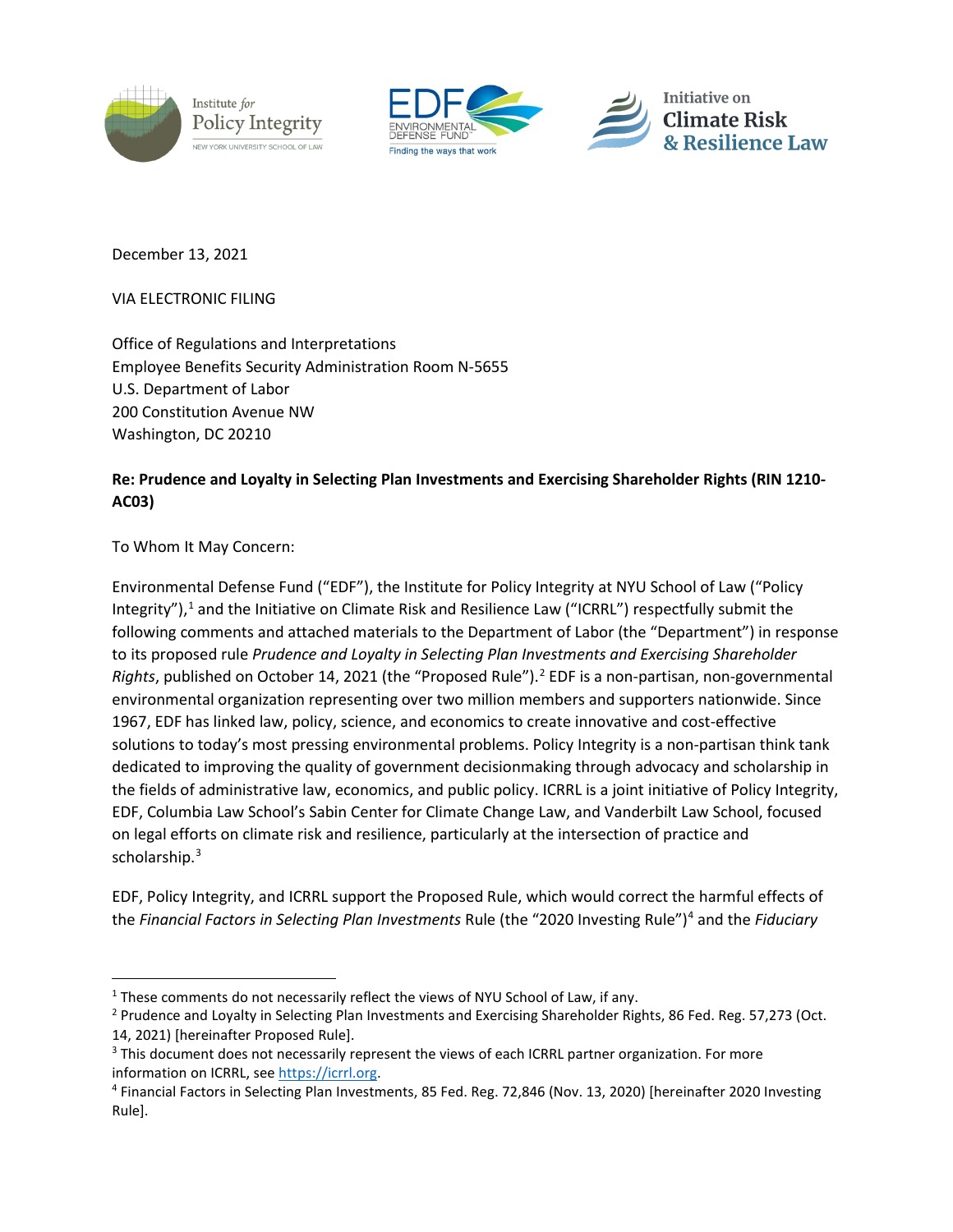*Duties Regarding Proxy Voting and Shareholder Rights* Rule (the "2020 Proxy Rule") [5](#page-1-0) (collectively, the "2020 Rules"). EDF and Policy Integrity jointly submitted comments opposing the proposed versions of the 2020 Rules,<sup>6</sup> but many issues we identified were not corrected in the final versions.

The 2020 Rules constrain fiduciaries' ability to integrate climate-related financial risk and other environmental, social, and governance ("ESG") factors into investment and proxy voting decisions, in contravention of longstanding Employee Retirement Income Security Act ("ERISA") law and regulation. As a result, fiduciaries have been pushed to overlook cost-competitive, high-performing fund options to the detriment of plan participants. The Proposed Rule rightly restores the longstanding pre-2020 framework and clarifies its application in the context of the significant and increasing importance of climate and other ESG factors to the financial interests of retirement plan participants. [7](#page-1-2) As the Proposed Rule affirms, ERISA fiduciaries *can* consider climate risk in decisionmaking, and, moreover, *should* do so when climate risk is relevant to the risk-return analysis, like any other risk-return factor.

EDF, Policy Integrity, and ICRRL recommend that the Department work expeditiously to finalize its Proposed Rule, which will ensure that plan fiduciaries meet their obligations under ERISA by allowing them to consider climate-related financial risk and other ESG factors in investment and voting strategies as appropriate. We offer the following comments to (1) provide support for revision or rescission of the harmful provisions of the 2020 Rules and finalization of the Proposed Rule; (2) catalog evidence that climate-related financial risk is an important aspect of investment decisionmaking; and (3) suggest potential improvements to the Proposed Rule.

<span id="page-1-0"></span><sup>5</sup> Fiduciary Duties Regarding Proxy Voting and Shareholder Rights, 85 Fed. Reg. 81,658 (Dec. 16, 2020) [hereinafter 2020 Proxy Rule].

<span id="page-1-1"></span><sup>6</sup> *See* Env't Def. Fund & Inst. for Pol'y Integrity at NYU School of Law, Comment Letter on Financial Factors in Selecting Plan Investments under the Employee Retirement Income Security Act of 1974 (RIN 1210-AB95) (July 30, 2020) (with Appendix of Sources) (appended as Attachment 2); Env't Def. Fund & Inst. for Pol'y Integrity at NYU School of Law, Comment Letter on Fiduciary Duties Regarding Proxy Voting and Shareholder Rights under the Employee Retirement Income Security Act of 1974 (RIN 1210-AB91) (Oct. 5, 2020) (appended as Attachment 3). Stakeholders submitted 8,737 comments to the Department on the proposed 2020 Investing Rule, over 95% of which opposed the rule. *See* JULIE GORTE ET AL., US SIF, PUBLIC COMMENTS OVERWHELMINGLY OPPOSE PROPOSED RULE LIMITING THE USE OF ESG IN ERISA RETIREMENT PLANS (2020), [https://perma.cc/CJ5L-78A3.](https://perma.cc/CJ5L-78A3) Stakeholders submitted 318 comment letters on the proposed 2020 Proxy Rule, with the majority opposing the rule; several of these were petition letters with thousands of signatures. *See* JULIE GORTE ET AL., US SIF, MAJORITY OF PUBLIC COMMENTS OPPOSE DOL PROPOSAL CURTAILING SHAREHOLDER VOTING RIGHTS IN ERISA RETIREMENT PLANS (2020),<https://perma.cc/54RW-4QS8> ("96% of asset managers and investment advisers; 97% of investor organizations, multiemployer plans and labor unions; and 91% of financial services providers opposed the rule. Excluding individual comment letters, nearly 70% of all commenters opposed the rule.").

<span id="page-1-2"></span><sup>&</sup>lt;sup>7</sup> These comments focus on climate because it is an area of expertise for our organizations. Other ESG factors can likewise have significance for risk-return analysis, as detailed in the submissions of other commenters.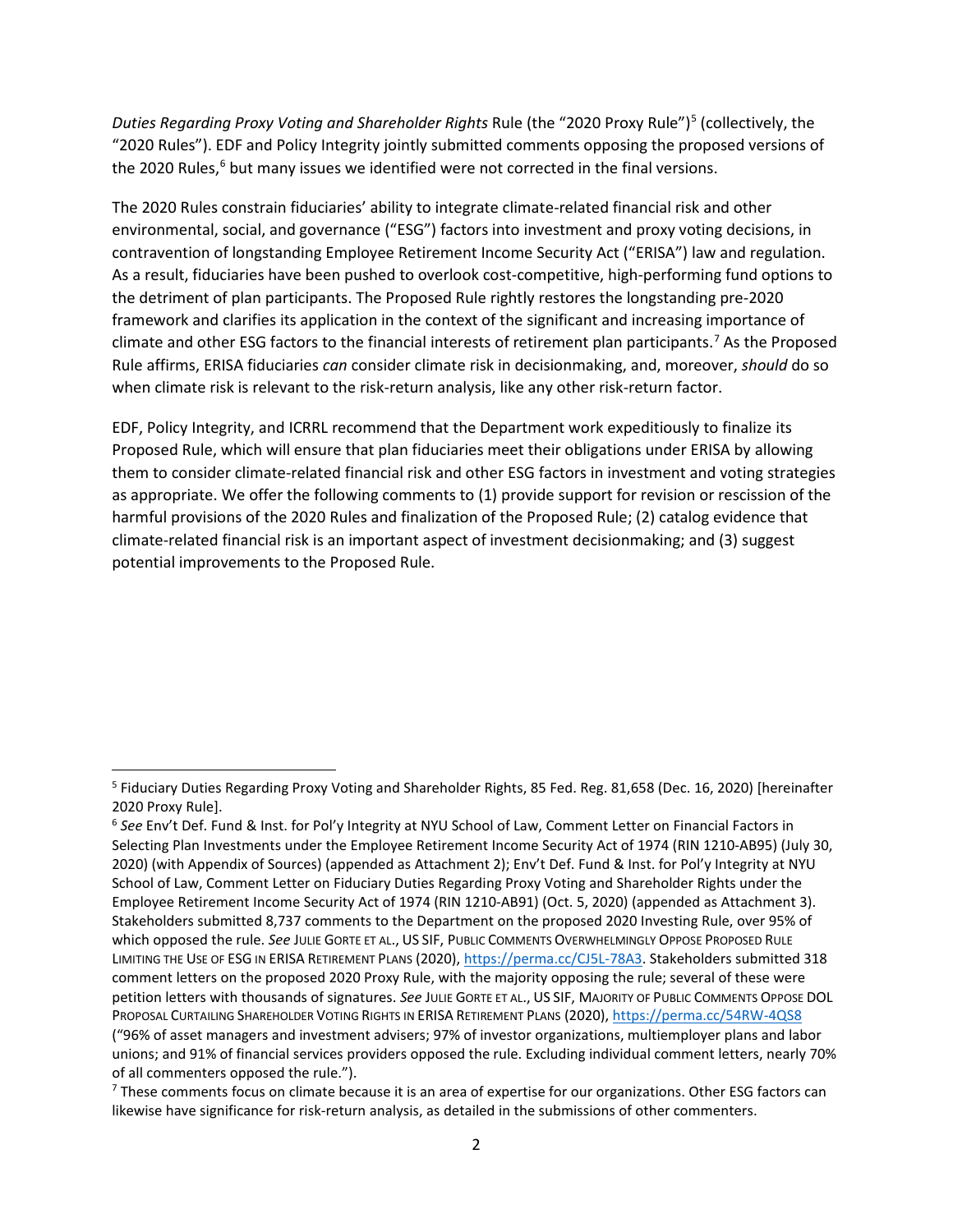Our comments address the following points:

- [The 2020 Rules impair ERISA fiduciary decisionmaking, harm ERISA beneficiaries, and should](#page-2-0)  [be revised or rescinded as contemplated in the Proposed Rule.](#page-2-0)
- [Climate change is a risk-return factor for retirement investments.](#page-3-0)
	- [A large and growing body of evidence shows the relevance of climate change to](#page-3-1)  [investment risk and return.](#page-3-1)
	- [The Proposed Rule rightly affirms that ERISA fiduciaries can and often should](#page-7-0)  [consider climate as a risk-return factor in decisionmaking, but the Department could](#page-7-0)  [further clarify the scope of fiduciaries' discretion.](#page-7-0)
- III. The Proposed Rule rightly allows for fiduciary discretion in the "tie-breaker" and collateral benefits [standards, but the Department could further clarify the scope of fiduciaries'](#page-10-0)  [discretion.](#page-10-0)
- IV. The Proposed Rule rightly applies prudence and loyalty standards consistently to both QDIAs [and other investment alternatives.](#page-12-0)
- [The Proposed Rule rightly requires that fiduciaries steward shareholder rights subject to the](#page-13-0)  [same standards as other plan assets.](#page-13-0)

#### <span id="page-2-0"></span> $\mathbf{L}$ **The 2020 Rules impair ERISA fiduciary decisionmaking, harm ERISA beneficiaries, and should be revised or rescinded as contemplated in the Proposed Rule.**

As the Proposed Rule explains, the 2020 Rules depart from longstanding ERISA practice and impair ERISA fiduciaries' ability to carry out their duties to plan participants by constraining fiduciaries' consideration of climate and other ESG factors. The harmful provisions promulgated in the 2020 Rules should therefore be revised or rescinded as contemplated in the Proposed Rule.

<span id="page-2-4"></span>Climate and other ESG factors can—and often do—affect the risk-return characteristics of investments. The assets and operations of different companies, sectors, and regions are exposed to varying degrees to the physical risks of extreme weather events or shifting environmental baselines and the transition risks of climate-related regulation, litigation, and market shifts. [8](#page-2-1) Given this context, in order to make sound investment or voting decisions, fiduciaries often need to consider information on how various climate factors may affect a company.

By arbitrarily barring or disincentivizing fiduciaries from assessing climate-related risk factors, the 2020 Rules created confusion and interfered with fiduciaries' prudent decisionmaking processes.<sup>[9](#page-2-2)</sup> The 2020 Rules distort selection of investments and exercise of shareholder rights in a manner that is likely to result in lower returns, higher risks, or other costs to beneficiaries.<sup>[10](#page-2-3)</sup> The Department can remedy these

<span id="page-2-1"></span><sup>8</sup> *See, e.g.*, COMMODITY FUTURES TRADING COMM'N, CLIMATE-RELATED MARKET RISK SUBCOMM. OF THE CFTC MARKET RISK ADVISORY COMM., MANAGING CLIMATE RISK IN THE U.S. FINANCIAL SYSTEM (2020)[, https://perma.cc/PXD6-4RKH](https://perma.cc/PXD6-4RKH) [hereinafter CFTC REPORT]; Madison Condon et al., *Mandating Disclosure of Climate-Related Financial Risk*, 23 N.Y.U. J. LEGIS. & PUB. POL'Y (forthcoming 2021), [https://perma.cc/GA3T-K9UT.](https://perma.cc/GA3T-K9UT) These risks are also discussed in greater detail in Section II, *infra*.

<span id="page-2-2"></span><sup>9</sup> *See* Proposed Rule, 86 Fed. Reg. at 57,275.

<span id="page-2-3"></span><sup>10</sup> *See id.* at 57,284; *see also* Section II, *infra*.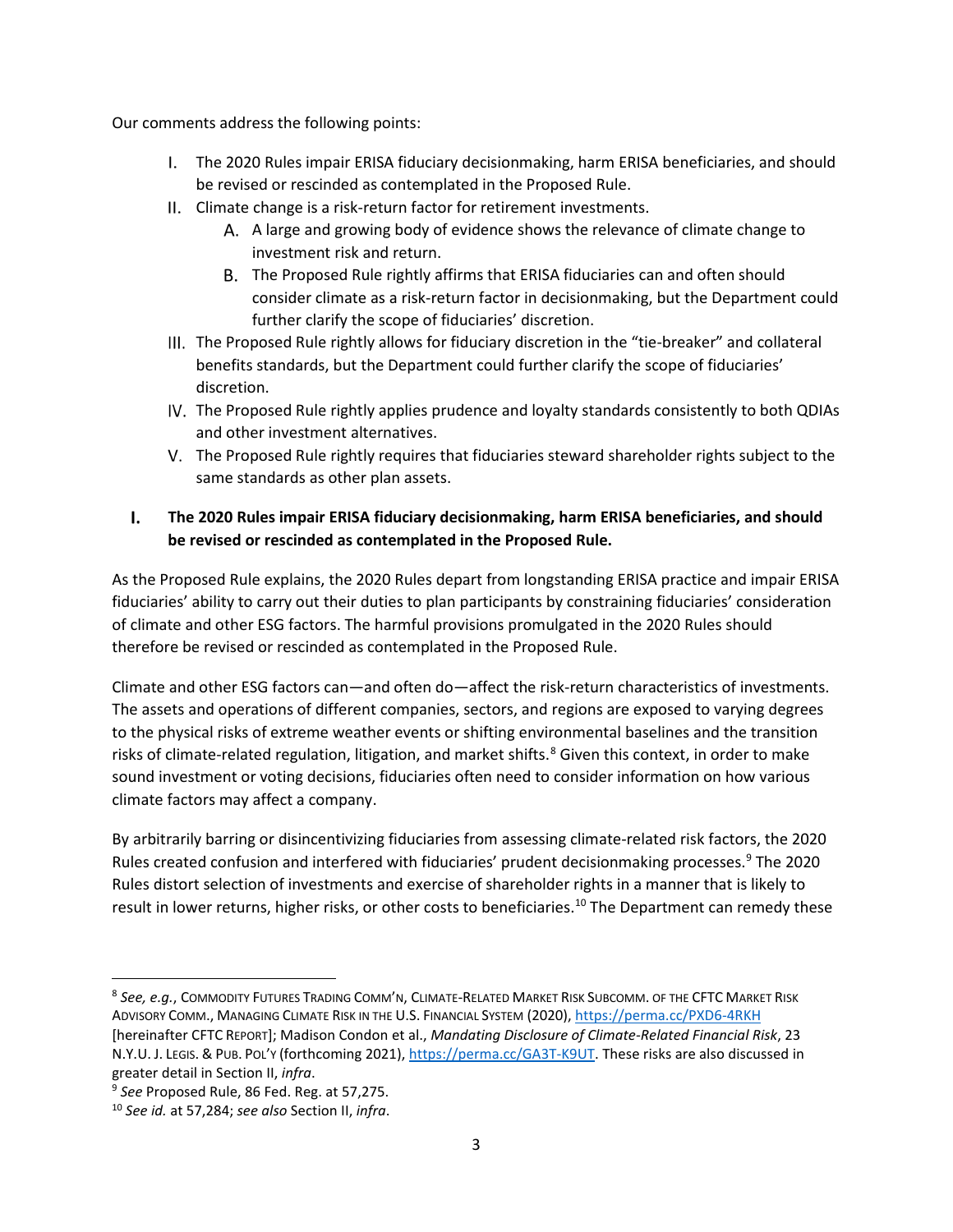ongoing harms by issuing a final rule that rescinds or revises, as appropriate, the detrimental provisions of the 2020 Rules.

#### <span id="page-3-1"></span><span id="page-3-0"></span> $II.$ **Climate change is a risk-return factor for retirement investments.**

# **A large and growing body of evidence shows the relevance of climate change to investment risk and return.**

Myriad analyses demonstrate the financial significance of climate and other ESG factors, including sources cited in the Proposed Rule and numerous others, a small subset of which we highlight below. As the Proposed Rule recognizes, consideration of these factors is relevant for assessing the risk-return characteristics of all types of investment options, not just ESG-labeled funds. We commend the Department's use of empirical data and other relevant analyses, and encourage the Department to specifically cite and incorporate into the administrative record any additional sources that inform its analysis when finalizing the Proposed Rule. $^{11}$ 

As the preamble of the Proposed Rule reflects, climate-related financial risks are often grouped into two categories: physical risk and transition risk.<sup>[12](#page-3-3)</sup> Physical risk encompasses the increases in extreme weather events and changes to environmental baseline conditions that can threaten human health, safety, and lives; damage facilities, infrastructure, and other assets; and otherwise disrupt the functioning of society and the economy.<sup>[13](#page-3-4)</sup> These risks are increasing the frequency of billion-dollar disasters in the U.S., along with other acute and chronic impacts.<sup>[14](#page-3-5)</sup> Transition risk encompasses the effects of societal responses to climate change, such as risks to particular companies, sectors, or the economy broadly from climate-related legislation, regulation, litigation, reputational harms, and shifts in consumer preferences.[15](#page-3-6) For example, a combination of these factors is causing increasing numbers of fossil fuel assets to become "stranded," meaning that planned and paid-for assets are unable to be used in the anticipated manner.<sup>[16](#page-3-7)</sup> High exposure to climate-related transition risks negatively affects credit-

<span id="page-3-2"></span><sup>&</sup>lt;sup>11</sup> In particular, we encourage the Department to consider incorporating by reference into this administrative record all submissions to the administrative record for the 2020 Rules, as many of those submissions contain data and considerations relevant to this Proposed Rule.

<span id="page-3-3"></span><sup>12</sup> *See* Proposed Rule, 86 Fed. Reg. at 57,276–77, 57,289–90.

<span id="page-3-4"></span><sup>13</sup> *See* Condon et al., *supra* note [8](#page-2-4) (manuscript at 4–9).

<span id="page-3-5"></span><sup>14</sup> *See, e.g.*, Adam B. Smith, *2010*–*2019: A Landmark Decade of U.S. Billion-Dollar Weather and Climate Disasters*, NAT'L OCEANIC & ATMOSPHERIC ADMIN. (Jan. 8, 2020)[, https://perma.cc/8CEX-HB92](https://perma.cc/8CEX-HB92) ("Four of the five most costly U.S. billion-dollar disasters occurred in the 2010s (i.e., Hurricanes Harvey, Irma, Maria, and Sandy). In addition, the two most destructive and costly wildfire seasons in U.S. history have taken place over the last three years, with losses exceeding \$40 billion, with much of this damage in California."); ENTERGY CORP., BUILDING A RESILIENT ENERGY GULF COAST: EXECUTIVE REPORT 6–7 (2010)[, https://perma.cc/S3KU-S3V9](https://perma.cc/S3KU-S3V9) (estimating additional billions of dollars in annual costs of extreme storms for the Gulf Coast, in terms of losses of physical assets and the economic value of business interruption, depending on the extent of climate change).

<span id="page-3-6"></span><sup>15</sup> *See* Condon et al., *supra* note [8](#page-2-4) (manuscript at 9–12).

<span id="page-3-7"></span><sup>16</sup> *See, e.g.*, Drew Riedl, *Why Market Actors Fuel the Carbon Bubble: The Agency, Governance, and Incentive Problems that Distort Corporate Climate Risk Management*, J. SUSTAINABLE FIN. & INV. (June 1, 2020), <https://www.tandfonline.com/doi/full/10.1080/20430795.2020.1769986> (permalink unavailable) ("A significant portion of fossil fuel assets will eventually become 'stranded' – prematurely obsolete over their expected lives."); TYLER FITCH, CARBON STRANDING: CLIMATE RISK AND STRANDED ASSETS IN DUKE'S INTEGRATED RESOURCE PLAN ii (2020), <https://perma.cc/42EX-U95S> (estimating stranded asset costs of approximately \$5 billion if Duke Energy proceeds consistent with the terms of both its net-zero carbon commitment and its 2020 Carolinas integrated resource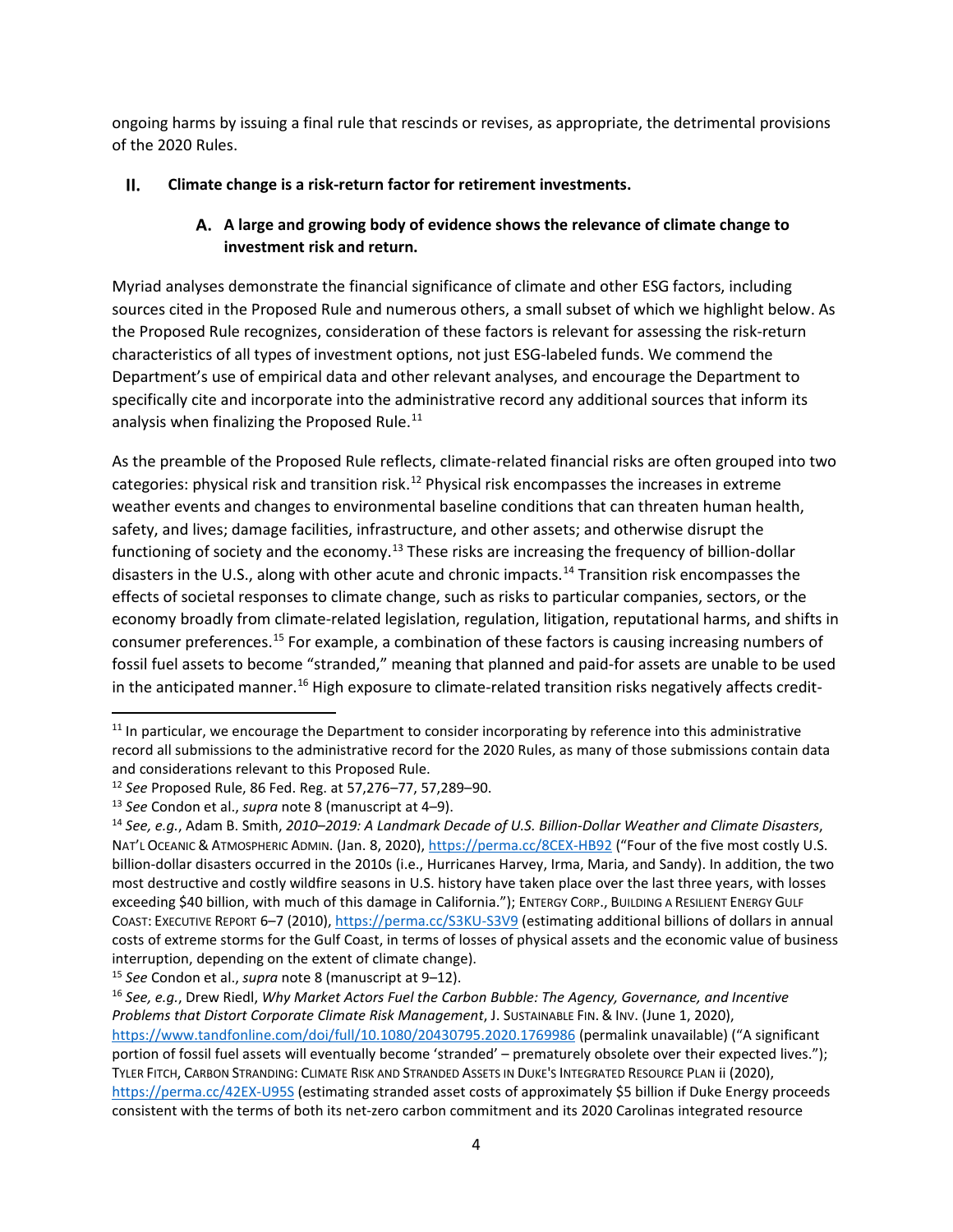<span id="page-4-6"></span>worthiness of firms, which has implications for these firms' ability to raise capital and overall stability.<sup>[17](#page-4-0)</sup> Transition risk is expected to have substantial negative impacts on the financial system.<sup>[18](#page-4-1)</sup>

These effects of climate change on companies, sectors, and overall economic growth and stability are relevant to financial risk-return analyses, especially for retirement investing. At the firm level, academics and corporate leaders have found that climate change imposes a current and increasing risk premium.<sup>[19](#page-4-2)</sup> At the macroeconomic level, regulators and researchers have concluded that climate change could pose systemic risks and constitutes an emerging threat to the financial system, with a possibility of trillions of dollars in annual economic losses.<sup>[20](#page-4-3)</sup> While many retirement funds are broadly diversified, the systemic risks that climate change poses cannot be managed through diversification alone.<sup>[21](#page-4-4)</sup> Universal owners investors who own a diversified portfolio representative of much of the economy, like many retirement funds—have a rational interest in macroeconomic factors and in how the externalities of particular firms may affect the rest of their holdings.<sup>[22](#page-4-5)</sup> Thus, the overall impact of climate change on the economy is

plans); JONATHAN SIMS ET AL., PUT GAS ON STANDBY 50 (2021)[, https://perma.cc/VK7J-A6RA](https://perma.cc/VK7J-A6RA) ("Close to \$16 bn could be stranded if gas plant closures are brought forward for net zero alignment."); DENNIS WAMSTED, RAPIDLY CHANGING INVESTMENT CLIMATE CHALLENGES PLANNED PJM GAS PLANTS 13 (2021),<https://perma.cc/V8P3-6YRK> (noting increasing obstacles to completion of planned gas plants, including New York State's October 2021 denial of permits for two new gas-fired power plants based on inconsistency with the state's Climate Act of constructing and operating new fossil fuel-fired plants).

<span id="page-4-0"></span><sup>17</sup> *See* Giusy Capasso et al., *Climate Change and Credit Risk*, 266 J. CLEANER PROD. 121634, at 3 (2020), <https://perma.cc/MW43-6VY2> (finding that "companies with high carbon footprint[s] are perceived by the market as more likely to default," indicating that "the exposure to climate risks affects the creditworthiness of loans and bonds issued by corporates").

<span id="page-4-1"></span><sup>18</sup> *See* Madison Condon, *Market Myopia's Climate Bubble*, UTAH L. REV. (forthcoming 2022) (manuscript at 50–51), <https://perma.cc/J64F-JDUL> ("Sarah Breeden, the head of International Banks Supervisor at the Bank of England, has said that transition risk alone could constitute up to a \$20 trillion loss to the financial system." (citing Sarah Breeden, Avoiding the Storm: Climate Change and the Financial System, Address at the Official Monetary & Financial Institutions Forum in London (Apr. 15, 2019))).

<span id="page-4-2"></span><sup>19</sup> *See, e.g.*, Inst. for Pol'y Integrity at NYU School of Law, Comment Letter on Management's Discussion and Analysis, Selected Financial Data, and Supplementary Financial Information (Apr. 28, 2020),

[https://perma.cc/NW3E-8T7Y;](https://perma.cc/NW3E-8T7Y) Christos Karydas & Anastasios Xepapadeas, *Pricing Climate Change Risks: CAPM with Rare Disasters and Stochastic Probabilities* (CER-ETH Working Paper Series, Working Paper No. 19/311, 2019), <https://perma.cc/L695-MBMP> ("[T]he latest academic work in creating asset pricing models that account for both carbon emissions and stochastically varying risk confirm that 'climate change entails a positive and increasing risk premium.'"); Brad Plumer, *Companies See Climate Change Hitting Their Bottom Lines in the Next 5 Years*, N.Y. TIMES (June 4, 2019)[, https://perma.cc/UJA5-SAYF.](https://perma.cc/UJA5-SAYF)<br><sup>20</sup> See, e.g., CFTC REPORT, *supra* note [8,](#page-2-4) at ii ("A central finding of this report is that climate change could pose

<span id="page-4-3"></span>systemic risks to the U.S. financial system."); FIN. STABILITY OVERSIGHT COUNCIL, REPORT ON CLIMATE-RELATED FINANCIAL RISK 3 (2021),<https://perma.cc/RLD5-L7AS> ("Climate change is an emerging threat to the financial stability of the United States."); Tom Kompas et al., *The Effects of Climate Change on GDP by Country and the Global Economic Gains from Complying with the Paris Climate Accord*, 6 EARTH'S FUTURE 1153, 1160 (2018)[, https://perma.cc/4KRT-](https://perma.cc/4KRT-9GMR)[9GMR](https://perma.cc/4KRT-9GMR) (estimating over \$17 trillion in additional annual global GDP losses by 2100 in a 4°C warming scenario versus a 2°C warming scenario).

<span id="page-4-4"></span><sup>21</sup> *See* Miguel A. Centeno et al., *The Emergence of Global Systemic Risk*, 41 ANN. REV. SOCIOL. 65 (2015), [https://perma.cc/KN66-A28Y.](https://perma.cc/KN66-A28Y) 22 *See* Madison Condon, *Externalities and the Common Owner*, 95 WASH. L. REV. 1, 1 (2020),

<span id="page-4-5"></span>

<https://perma.cc/H7AA-CEJH> (arguing that "diversified investors should rationally be motivated to internalize intra-portfolio negative externalities," which "can explain the increasing climate change related activism of institutional investors, who have applied coordinated shareholder power to pressure fossil fuel producers into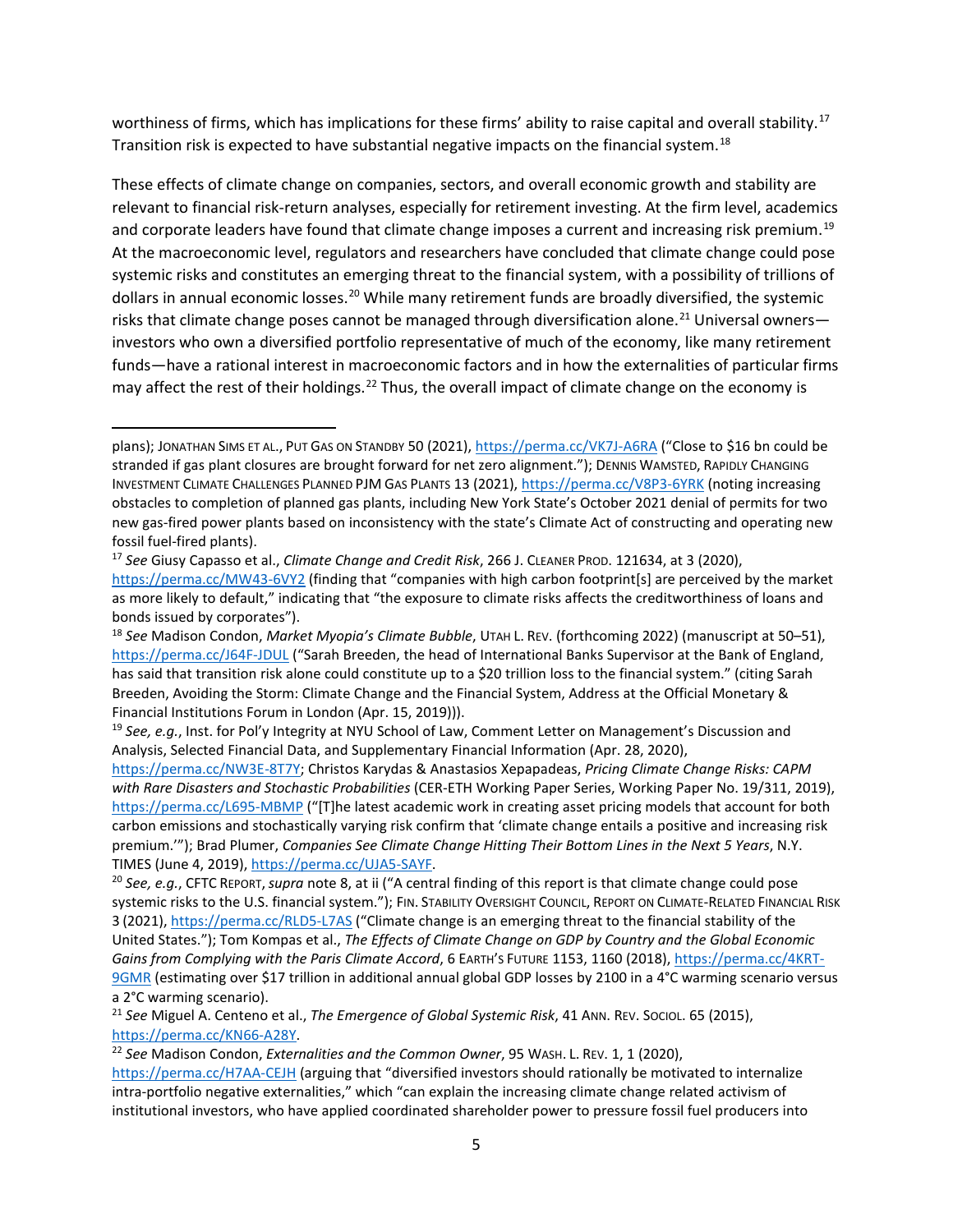relevant to the interests of ERISA plan participants, especially in light of the long time horizons inherent in retirement investing. $^{23}$  $^{23}$  $^{23}$ 

Many experts and investors agree that climate risks are not yet fully reflected in asset prices.<sup>[24](#page-5-1)</sup> As a result, the benefits of pursuing such strategies have not yet fully accrued. Furthermore, while climate risks do currently affect companies and the broader economy,<sup>[25](#page-5-2)</sup> such impacts are likely to grow significantly in the future.<sup>[26](#page-5-3)</sup> As physical and transition impacts of climate change continue to materialize

<span id="page-5-0"></span><sup>23</sup> *See* Proposed Rule, 86 Fed. Reg. at 57,276–77; U.S. GOV'T ACCOUNTABILITY OFF., GAO-21-327, RETIREMENT SAVINGS: FEDERAL WORKERS' PORTFOLIOS SHOULD BE EVALUATED FOR POSSIBLE FINANCIAL RISKS RELATED TO CLIMATE CHANGE 8 (2021), <https://perma.cc/J8GD-H9DD> ("The literature we reviewed, and the stakeholders knowledgeable about climate change and the financial sector we interviewed, highlighted how retirement plans' investments—which encompass the global economy over long time horizons—are potentially exposed to financial risks from climate change."); Alicia McCarthy et al., *DOL Proposes New Rules Regulating ESG Investments*, HARV. CORP. GOV. FORUM (July 7, 2020), <https://perma.cc/76PH-Q66M> (quoting attorney Martin Lipton as acknowledging "growing investor recognition of the importance of ESG in risk management and mitigation, as well as the view that addressing ESG issues promotes long-term value creation" and stating that "[i]t is particularly anomalous, especially in these times, for the DOL to limit or unduly burden the ability of plan fiduciaries to exercise a judgment that items like good corporate governance, effectively navigating energy transitions or operating in a sustainable manner can enhance or protect returns").

<span id="page-5-1"></span><sup>24</sup> *See, e.g.*, Proposed Rule, 86 Fed. Reg. at 57,290 ("A 2019 report from BlackRock notes that the physical risk of extreme weather poses growing risks that are underpriced in certain sectors and asset classes." (citing BLACKROCK INVESTMENT INST., GETTING PHYSICAL: SCENARIO ANALYSIS FOR ASSESSING CLIMATE RISKS (2019), [https://perma.cc/V9N2-](https://perma.cc/V9N2-7N85) [7N85\)](https://perma.cc/V9N2-7N85)); Johannes Stroebel & Jeffrey Wurgler, *What Do You Think About Climate Finance?* (NBER Working Paper 29136, 2021),<https://perma.cc/49XR-K7YS> ("We survey 861 finance academics, professionals, and public sector regulators and policy economists about climate finance topics. They identify regulatory risk as the top climate risk to businesses and investors over the next five years, but they view physical risks as the top risk over the next 30 years. By an overwhelming margin, respondents believe that asset prices underestimate climate risks."); Ruihong Jiang & Chengguo Weng, *Climate Change Risk and Agriculture-Related Stocks* (Jan. 9, 2020),

<https://perma.cc/CR3Q-JMLE> (adopting a climate-risk-adjusted trading strategy for agricultural stocks and finding positive returns using a one-year holding period, suggesting that the market is "inefficient toward climate change risks").

<span id="page-5-2"></span><sup>25</sup> *See* Proposed Rule, Fed. Reg. at 57,289 ("Climate change is already impacting or is anticipated to impact nearly every facet of the economy, including infrastructure, agriculture, residential and commercial property, as well as human health and labor productivity." (quoting CFTC REPORT, *supra* not[e 8\)](#page-2-4)).

<span id="page-5-3"></span><sup>26</sup> See id. at 57,289–90 ("We are already seeing significant economic costs as a result of warming, and a certain amount of additional warming is guaranteed based on the greenhouse gas pollution already in the atmosphere. This implies that the physical risks of climate change to our economy and to investments will persist. . . . Additionally, existing government policies and increasingly ambitious national and international greenhouse reduction goals will continue to create significant transition risk for investments.").

substantially reducing greenhouse gas emissions"); UN PRI, UNIVERSAL OWNERSHIP: WHY ENVIRONMENTAL EXTERNALITIES MATTER TO INSTITUTIONAL INVESTORS 40 (2011),<https://perma.cc/R9AW-PUX6> ("Universal Ownership theory and the notion that investors should care about externalities is part of the bedrock principles of responsible investment – investors will pay at some point even if they don't know the cost now – for example, liabilities from the Exxon oil spill, or use of asbestos and bankruptcies."); James P. Hawley & Andrew T. Williams, *The Universal Owner's Role in Sustainable Economic Development*, 9 CORP. ENV'T STRATEGY 284, 284 (2002),<https://perma.cc/JFG4-QB8W> ("A universal owner owns a small, but representative fraction of most of the companies in an economy. Thus, its ability to satisfy its fiduciary duties depends heavily on overall macroeconomic efficiency and performance rather than on the performance of any particular firm that it might own. Consequently, universal owners have a natural interest in issues of sustainable development because they receive the benefits from positive externalities generated by portfolio firms and are likewise harmed by their negative externalities.").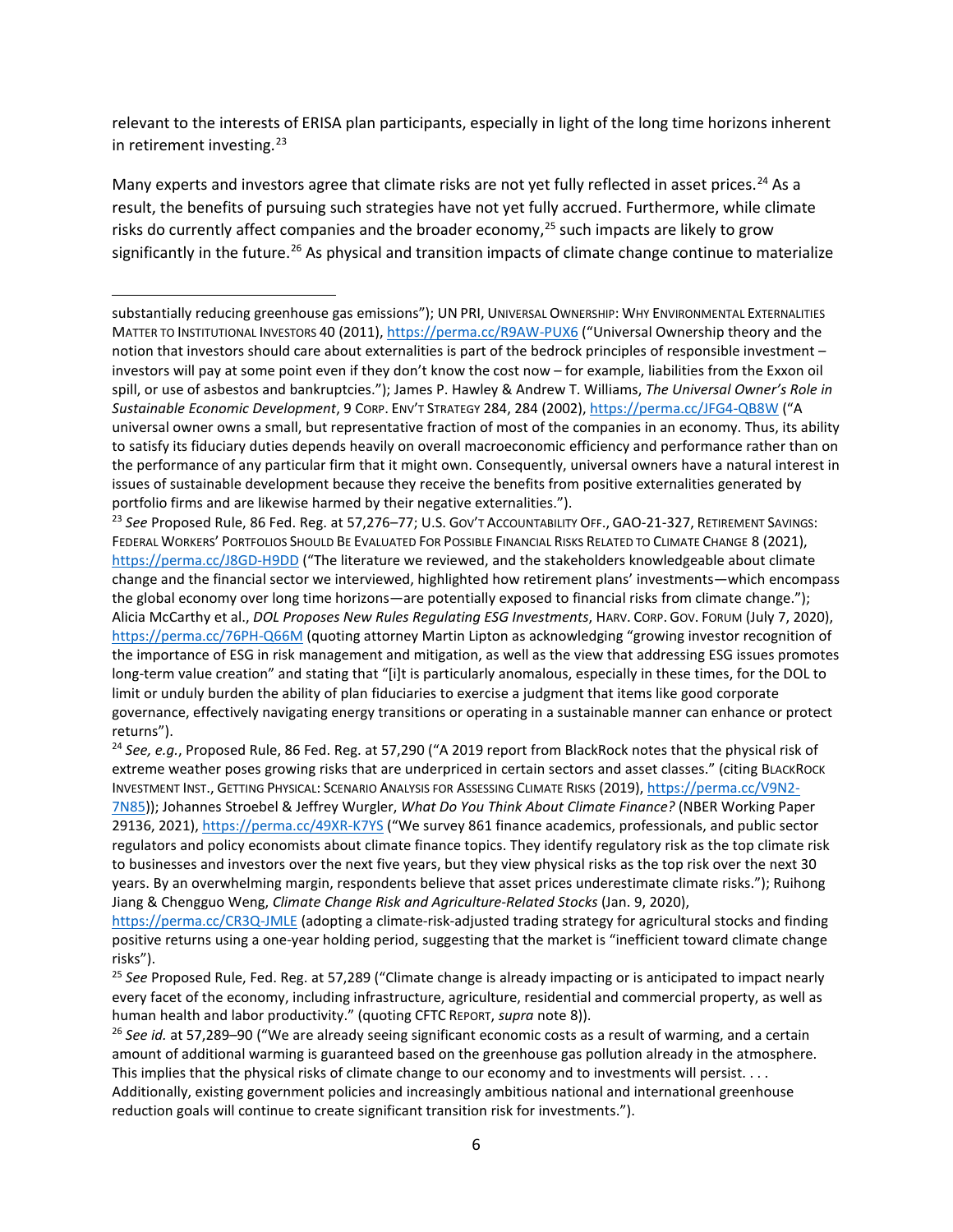and the information needed to assess companies' exposure to these risks becomes more available to investors through developments like the forthcoming SEC disclosure rule,<sup>[27](#page-6-0)</sup> asset prices will adjust to reflect differences in climate-related exposure. Investors who proactively analyze climate-related risks should then see higher returns and lower risks from their investment holdings, including less exposure to sudden repricing of assets.<sup>[28](#page-6-1)</sup>

Empirical data and analyses affirm that consideration of ESG criteria often correlates with better investment returns.<sup>[29](#page-6-2)</sup> As the Proposed Rule notes, many studies have found that investing strategies that consider climate and other ESG factors have achieved greater returns than non-ESG strategies, with aggregated data from over 1,000 studies indicating that investments accounting for climate generally perform better financially.<sup>[30](#page-6-3)</sup> The Proposed Rule recognizes that some types of ESG strategies have underperformed in the circumstances and timeframes assessed in certain studies.<sup>[31](#page-6-4)</sup> However, it is impossible to constantly achieve maximum returns under any investing strategy, as market conditions cannot be predicted with absolute certainty. Overall, the evidence predominantly supports the large and growing financial significance of climate and other ESG factors.

The range of approaches and findings in the studies cited in the Proposed Rule underscores that "ESG strategies" is an umbrella term. ESG strategies encompass negative screening ESG funds (which exclude certain companies or sectors), positive screening ESG funds (which affirmatively select certain companies or sectors), evaluation of individual companies' scores on ESG indicators, and a multitude of

<span id="page-6-4"></span><sup>31</sup> *See id*. at 57,290–91.

<span id="page-6-0"></span><sup>27</sup> *See* Gary Gensler, Chair, Sec. & Exch. Comm'n, Prepared Remarks Before the Principles for Responsible Investment "Climate and Global Financial Markets" Webinar (July 28, 2021)[, https://perma.cc/BT97-AZFH](https://perma.cc/BT97-AZFH) ("I have asked SEC staff to develop a mandatory climate risk disclosure rule proposal for the Commission's consideration by the end of the year.").

<span id="page-6-1"></span><sup>28</sup> *See* Condon, *supra* not[e 18](#page-4-6) (manuscript at 50).

<span id="page-6-2"></span><sup>29</sup> *See, e.g.*, Gunnar Friede et al., *ESG and Financial Performance: Aggregated Evidence from More Than 2000 Empirical Studies*, 5 J. SUSTAINABLE FIN. & INV. 210, 210 (2015)[, https://perma.cc/ND4E-W6VZ](https://perma.cc/ND4E-W6VZ) (aggregating findings from over 2,000 studies on the relationship between ESG criteria and corporate financial performance ("CFP") and concluding that "[r]oughly 90% of studies find a nonnegative ESG-CFP relation" and "the large majority of studies reports positive findings"); Philipp Krüger, *Corporate Goodness and Shareholder Wealth*, 115 J. FIN. ECON. 304, 306 (2015), <https://perma.cc/NM4F-386S> ("[I]nvestors react strongly negatively to the arrival of negative [corporate social responsibility] news. The negative reaction is particularly pronounced for information regarding communities and the environment."); Emily Steinbarth & Scott Bennett, *Materiality Matters: Targeting the ESG Issues that Impact Performance*, HARV. CORP. GOV. FORUM (May 10, 2018)[, https://perma.cc/2GEN-J7VW;](https://perma.cc/2GEN-J7VW) Siobhan Riding, *Majority of ESG Funds Outperform Wider Market Over 10 Years*, FIN. TIMES (June 14, 2020), <https://www.ft.com/content/733ee6ff-446e-4f8b-86b2-19ef42da3824> (permalink unavailable); Audrey Cher, *Sustainable Funds Are Outperforming Their Peers During the Pandemic, BNP Paribas Says*, CNBC (June 2, 2020), [https://perma.cc/5ULG-8DUU.](https://perma.cc/5ULG-8DUU)

<span id="page-6-3"></span><sup>30</sup> *See* Proposed Rule, 86 Fed. Reg. at 57,277 ("While it is not always the case, a growing body of evidence suggests a generally positive relationship between the financial performance of investments that address or account for climate change." (citing TENSIE WHELAN, ULRICH ATZ, TRACY VAN HOLT & CASEY CLARK, NYU STERN CTR. FOR SUSTAINABLE BUS. & ROCKEFELLER ASSET MGMT., ESG AND FINANCIAL PERFORMANCE: UNCOVERING THE RELATIONSHIP BY AGGREGATING EVIDENCE FROM 1,000 PLUS STUDIES PUBLISHED BETWEEN 2015–2020 (2021), [https://perma.cc/6Z4Y-72FP\)](https://perma.cc/6Z4Y-72FP)); *Id.* at 57,277 n.34 (explaining that in the Whelan et al. report, "when assessing 59 climate change, or low carbon, studies related to financial performance, the majority found a positive result); *id.* at 57,289–90 (explaining multiple studies showing higher returns for ESG investing).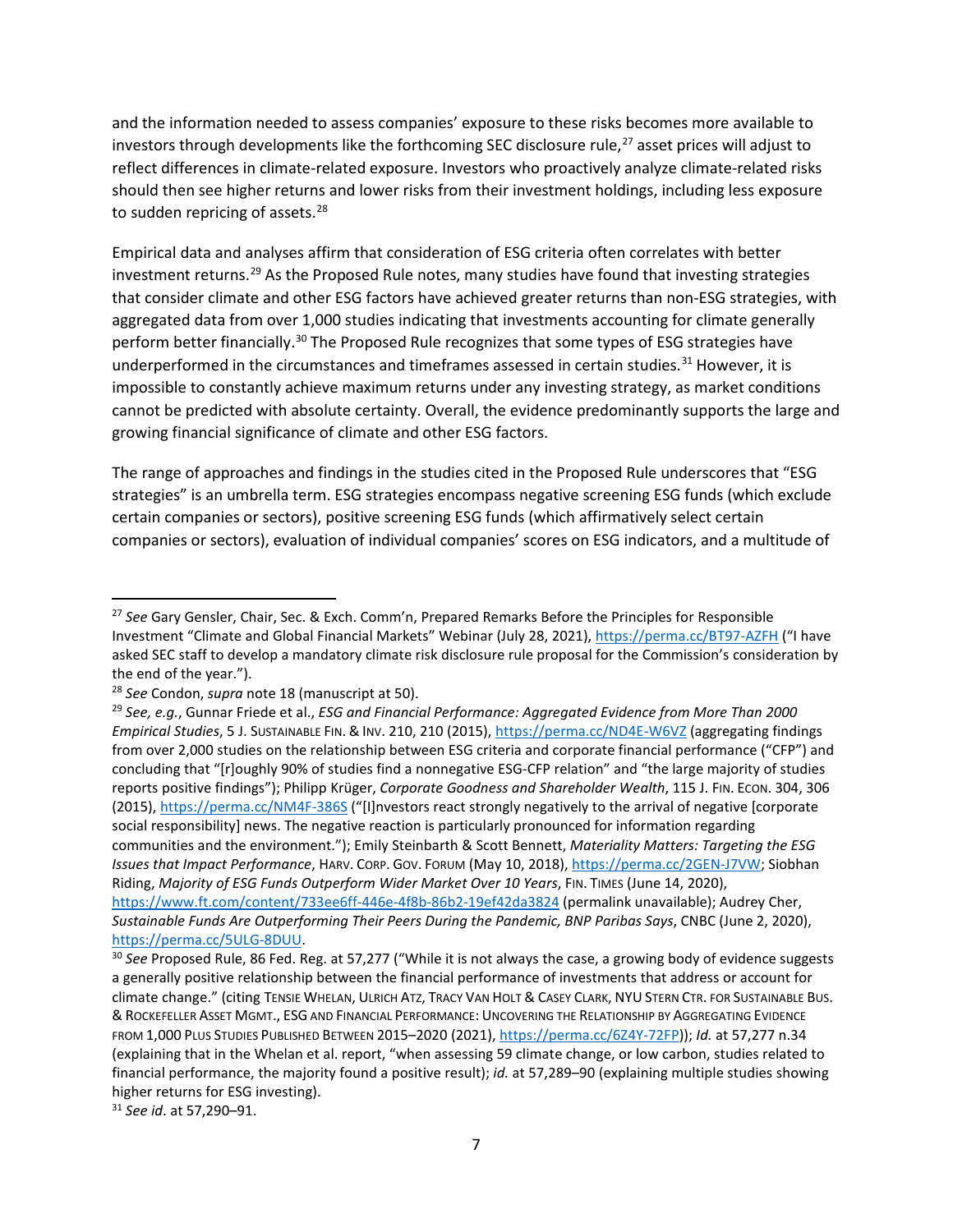other ways of incorporating ESG factors into decisions.<sup>[32](#page-7-1)</sup> It is important to emphasize that ESG investing strategy is relevant to a much broader array of investing decisions than just selection of ESG-labeled funds. It encompasses analyzing and comparing climate-related and other ESG factors for all types of investment options.[33](#page-7-2) ESG factors are relevant not only to ESG-focused companies and funds but to riskreturn analysis generally, given that most if not all corporations face climate-related financial risk. For example, if industrial firms A, B, and C differ in their exposure to extreme weather or climate-related regulatory risk, the fiduciary should consider those factors in choosing which company may warrant investment. In terms of ESG-labeled funds, current and contemplated SEC actions and actions in other jurisdictions will provide greater rigor and clarity with respect to the characteristics needed for a fund to have such labels.<sup>[34](#page-7-3)</sup>

# <span id="page-7-0"></span>**The Proposed Rule rightly affirms that ERISA fiduciaries can and often should consider climate as a risk-return factor in decisionmaking, but the Department could further clarify the scope of fiduciaries' discretion.**

In light of the severe and pervasive economic implications of climate change, the Proposed Rule provides important and well-founded clarification, in both the preamble and regulatory text, that ERISA fiduciaries can and often should consider climate as a risk-return factor.<sup>[35](#page-7-4)</sup> With key points from the preamble noted in the prior section, this section focuses on the regulatory text itself, noting particularly

<span id="page-7-3"></span><sup>34</sup> *See, e.g.*, Press Release, Sec. & Exch. Comm'n, SEC Announces Enforcement Task Force Focused on Climate and ESG Issues (Mar. 4, 2021),<https://perma.cc/B7QP-RU4Y> ("The task force will . . . analyze disclosure and compliance issues relating to investment advisers' and funds' ESG strategies."); SEC. & EXCH. COMM'N, DIV. OF EXAMINATIONS, RISK ALERT, THE DIVISION OF EXAMINATIONS' REVIEW OF ESG INVESTING (Apr. 9, 2021), <https://perma.cc/Q5UY-RLRR> (summarizing examinations on whether firms "are accurately disclosing their ESG investing approaches and have adopted and implemented policies, procedures, and practices that accord with their ESG-related disclosures"); Gary Gensler, Chair, Sec. & Exch. Comm'n, Prepared Remarks Before the Asset Management Advisory Committee (July 7, 2021)[, https://perma.cc/6CVF-8NM9](https://perma.cc/6CVF-8NM9) ("As there's not a standardized meaning of these sustainabilityrelated terms, I've asked staff to consider recommendations about whether fund managers should disclose the criteria and underlying data they use."); Avery Ellfeldt, *ESG Investments Fall as Europe Boots Pretenders*, E&E NEWS (July 20, 2021)[, https://subscriber.politicopro.com/article/eenews/2021/07/20/esg-investments-fall-as-europe](https://subscriber.politicopro.com/article/eenews/2021/07/20/esg-investments-fall-as-europe-boots-pretenders-224771)[boots-pretenders-224771](https://subscriber.politicopro.com/article/eenews/2021/07/20/esg-investments-fall-as-europe-boots-pretenders-224771) (permalink unavailable) ("The European Union recently cracked down on financial green washing by adopting regulations that require fund managers, banks and other finance firms to be more transparent about the strategies behind their sustainable products."); Tim Quinson, *Regulators Intensify ESG Scrutiny as Greenwashing Explodes*, BLOOMBERG (Sept. 1, 2021),<https://perma.cc/3VGH-5LA3> ("[T]he U.S. Securities and Exchange Commission and BaFin, Germany's financial regulator, initiated a probe into allegations that Deutsche Bank AG's DWS Group asset-management arm has been misstating the environmental—and possibly the social—credentials of some of its ESG-labeled investment products.").

<span id="page-7-4"></span><sup>35</sup> *See* Proposed Rule, 86 Fed. Reg. at 57,277 ("Thus, under ERISA, if a fiduciary prudently concludes that a climate change or other ESG factor is material to an investment or investment course of action under consideration, the fiduciary can and should consider it and act accordingly, as would be the case with respect to any material riskreturn factor.").

<span id="page-7-2"></span><span id="page-7-1"></span><sup>&</sup>lt;sup>32</sup> See id. at 57,277, 57,289–91.<br><sup>33</sup> See Fiona Reynolds, Letter to the Editor, *ESG Is Risk Management, Not an Asset Class*, WALL ST. J. (June 29, 2020), <https://perma.cc/J5CY-ZCKP> ("ESG isn't an asset class, but rather prudent risk management. . . . It is the DOL's responsibility to protect savers and the retirement incomes of millions of Americans—which means ensuring our 401(k)s and pensions consider all material risks, including ESG risks.").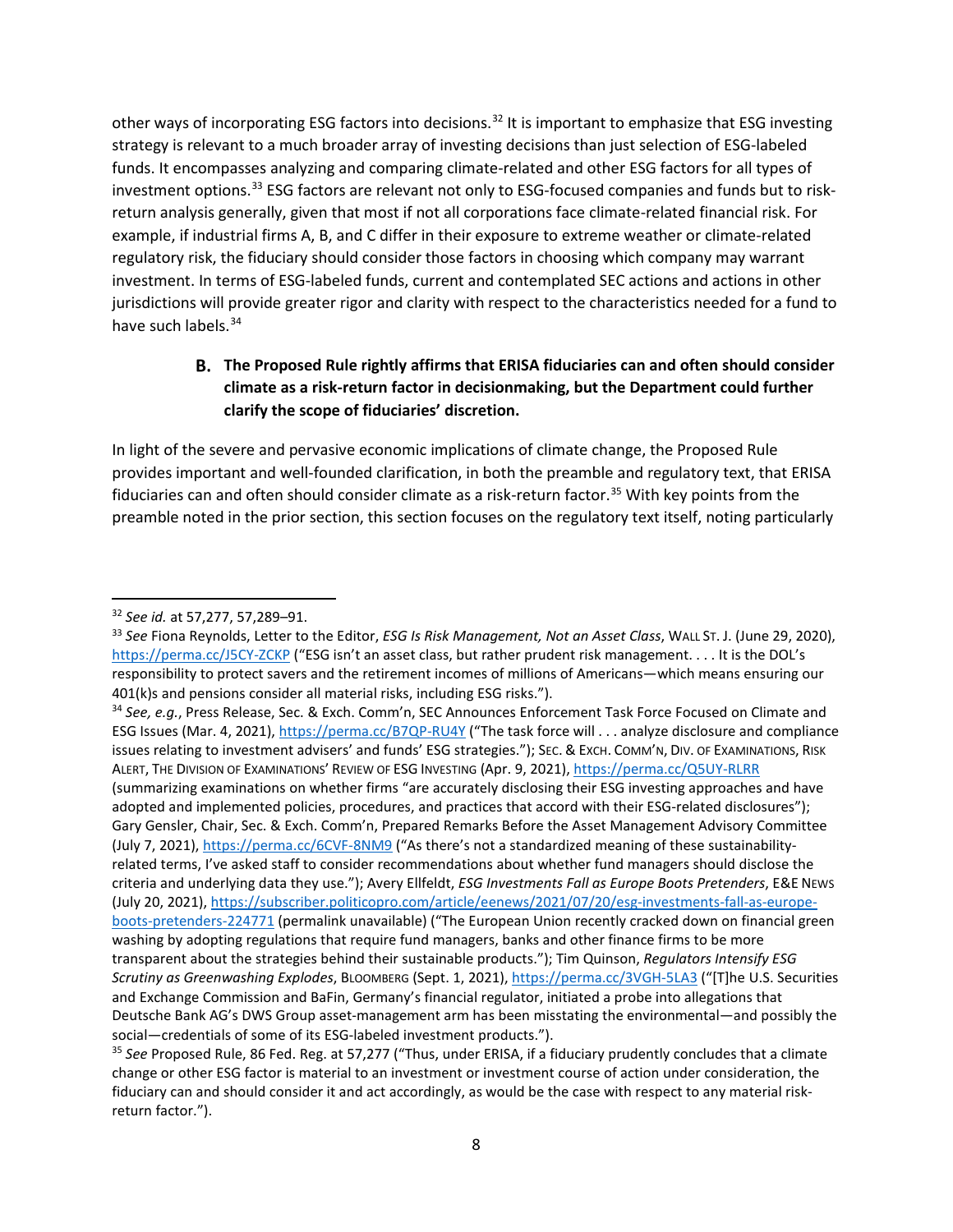significant improvements made by the Proposed Rule and offering a few suggestions for potential further clarification.

By eliminating the 2020 Rules' "pecuniary" and "non-pecuniary" terminology and referring instead to "risk-return" factors and "collateral benefits", the Proposed Rule provides greater clarity to fiduciaries and marks a return to longstanding ERISA law and practice. The 2020 Rules' framing of climate and other ESG factors as "non-pecuniary" discouraged fiduciaries from considering these factors in risk-return analysis even though these factors often have pecuniary effects. [36](#page-8-0) An issue may have both pecuniary and non-pecuniary dimensions, and the non-pecuniary dimensions do not lessen the issue's pecuniary significance.<sup>[37](#page-8-1)</sup>

By clarifying that fiduciaries should consider any factors relevant to risk-return analysis, the Proposed Rule benefits ERISA participants.<sup>[38](#page-8-2)</sup> While it is difficult to quantify the precise extent of these benefits, given the myriad ways that climate and other ESG factors can affect investment risks and returns, the Department can reasonably conclude that the benefits are substantial, as there is voluminous evidence that these ESG factors matter to well-informed investors and have economic significance in many circumstances. [39](#page-8-3) By pushing fiduciaries to ignore these factors, the 2020 Rules distorted fiduciaries' decisionmaking and would very likely systematically harm participants if left in place. [40](#page-8-4) The Proposed Rule's restoration of fiduciary discretion to consider ESG factors whenever relevant, like any other factors, will thus benefit participants.

Also laudable is the Department's decision to expressly state in the Proposed Rule's regulatory text that a fiduciary may consider climate effects in risk-return analysis:

A prudent fiduciary may consider any factor in the evaluation of an investment or investment course of action that, depending on the facts and circumstances, is material to the risk-return analysis, which might include, for example: (i) Climate change-related factors, such as a corporation's exposure to the real and potential economic effects of climate change including exposure to the physical and transitional risks of climate change

<span id="page-8-0"></span><sup>36</sup> *See id.* at 57,287–88.

<span id="page-8-1"></span> $37$  The case the Department cited when introducing "pecuniary" and "nonpecuniary" in the 2020 Investing Rule held that ERISA's duty of prudence does not vary based on a "specific nonpecuniary goal set out in an ERISA plan," and that ERISA fiduciaries are required to pursue "*financial* benefits (such as retirement income)" not "nonpecuniary benefits." *See Fifth Third Bancorp v. Dudenhoeffer*, 573 U.S. 409, 420–21 (2014). The 2020 Investing Rule created confusion by forcing analytical *factors*, like climate risk, to be classified as "pecuniary" or "nonpecuniary," when such factors can have both pecuniary (i.e., relevant to financial risk-return analysis) and nonpecuniary benefits and costs. The Proposed Rule clarifies that all types of factors can be assessed for their relevance to financial risk-return analysis, which is consistent with *Fifth Third*.

<span id="page-8-2"></span><sup>38</sup> *See* Proposed Rule, 86 Fed. Reg. at 57,287–88 ("[A] significant benefit of the proposal is that it clearly permits plan fiduciaries to consider climate change and other ESG factors that are often material, and to exercise shareholder rights that may enhance the value of plan investments. . . . Acting on material climate change and other ESG factors . . . will redound, in the first instance, to employee benefit plans covered by ERISA and their participants and beneficiaries . . . . The Department anticipates that the resulting benefits will be appreciable."). <sup>39</sup> *See* Section II.A., *supra*.

<span id="page-8-4"></span><span id="page-8-3"></span><sup>&</sup>lt;sup>40</sup> The serious penalties for violations of ERISA fiduciary duties create a strong deterrent to pursuing strategies that the Department signals it disfavors, like ESG strategies in the 2020 Rules.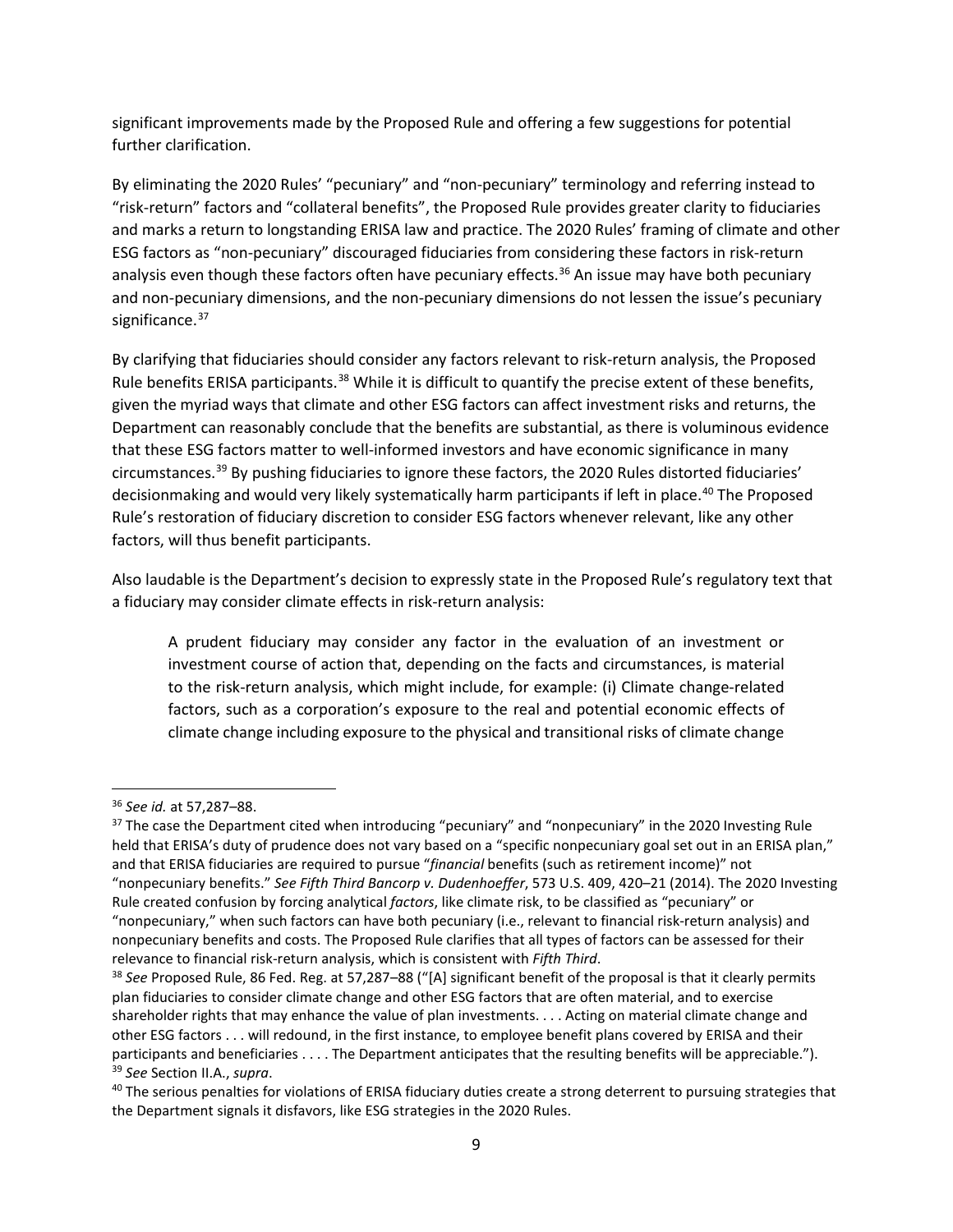and the positive or negative effect of Government regulations and policies to mitigate climate change . . . . [41](#page-9-0)

These climate change-related factors are rightly included among the Department's list of examples, given the extensive effects of climate change on companies, sectors, and the economy broadly. As the Department explains in the preamble, these examples should help alleviate fiduciaries' "concerns about investing in climate-change-focused or ESG-sensitive funds that are economically advantageous to plans," therefore benefiting plan participants. [42](#page-9-1) But the language is relevant not *only* to investment in "climate-change focused or ESG-sensitive funds."[43](#page-9-2) It also provides clarity to fiduciaries on the permissibility of considering climate and other ESG factors for *any* investment or investment course of action where such factors are relevant to risk-return. We support this clear acknowledgment of the fact that climate-related factors are often relevant to risk-return analysis for investment decisionmaking.

Regarding the Department's inquiry on "whether fiduciaries should consider climate change as presumptively material in their assessment of investment risks and returns,"[44](#page-9-3) our view is that the Proposed Rule already cogently makes clear, in both the preamble and regulatory text, that climate change is often relevant to investment risk-return analysis and fiduciaries should consider it whenever that is the case. As the Proposed Rule states, "the weight given to any factor by a fiduciary should appropriately reflect a prudent assessment of its impact on risk-return" and "[w]hether any particular consideration is such a factor depends on the particular facts and circumstances."[45](#page-9-4) Climate risk and other ESG factors vary greatly in type and degree between different companies and sectors and across different time horizons. The Proposed Rule rightly treats consideration of the relevance of these factors as a part of fiduciaries' exercise of their general duties of prudence and loyalty, not as an idiosyncratic, separate analysis.

We also offer three suggestions on changes that could further clarify the standard for fiduciary riskreturn analysis for the Department to consider in finalizing the language in paragraph (b)(4) of the Proposed Rule.

First, Proposed Rule paragraph (b)(4) states: "A prudent fiduciary may consider any factor in the evaluation of an investment or investment course of action that, depending on the facts and circumstances, is material to the risk-return analysis."[46](#page-9-5) We suggest that the Department consider whether replacing "may" with "must" or "should" would more accurately reflect ERISA fiduciary duties to consider factors relevant to risk-return analysis.<sup>[47](#page-9-6)</sup>

<span id="page-9-0"></span><sup>&</sup>lt;sup>41</sup> Proposed Rule, 86 Fed. Reg. at 57,302 (to be codified at § 2550.404a-1(b)(4)).

<span id="page-9-1"></span><sup>42</sup> *Id.* at 57,288.

<span id="page-9-2"></span><sup>43</sup> *Id.*; *see* Section II.A., *supra* (discussing the relevance of climate and ESG considerations for more "traditional" investments as well as ESG-focused investments).

<span id="page-9-3"></span><sup>44</sup> Proposed Rule, 86 Fed. Reg. at 57,290.

<span id="page-9-4"></span><sup>45</sup> *Id.* at 57,278; *see also id.* at 57,279 ("All ESG is not equal, and when it is not material to the risk/return analysis, ESG still may be a legitimate collateral benefit for consideration under a tie-breaking analysis.").

<span id="page-9-5"></span><sup>46</sup> *Id.*, 86 Fed. Reg. at 57,302.

<span id="page-9-6"></span> $47$  We note that even with this change, the regulatory text would not mandate fiduciaries to consider climate and other ESG factors in all circumstances, but rather only when consideration is relevant to risk-return, because the list of examples is still qualified by the "might include" language.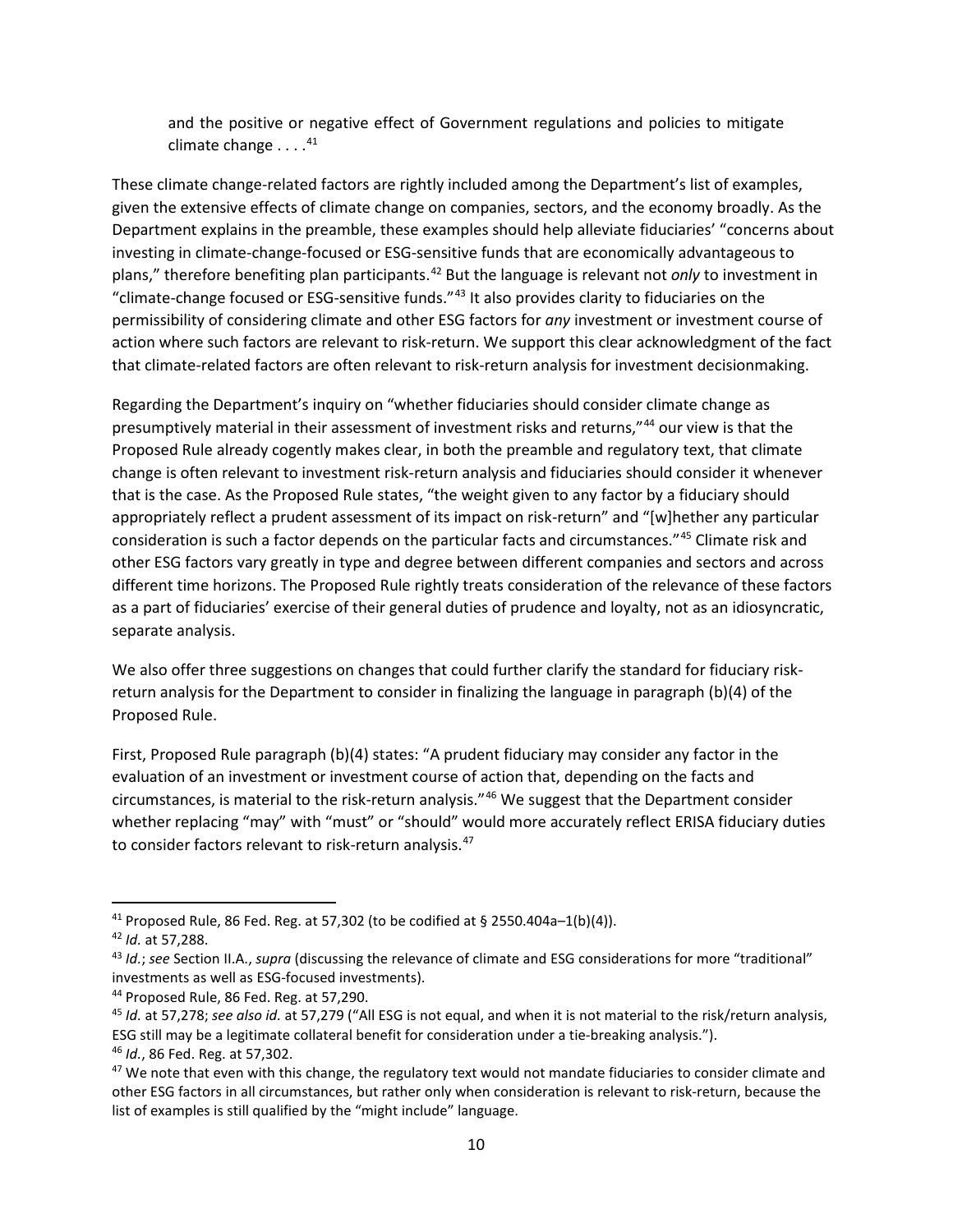Second, regarding the phrase "material to the risk-return analysis" in Proposed Rule paragraph (b)(4), we suggest that the Department consider replacing "material" with "relevant" in this provision. This language would be consistent with longstanding ERISA law on consideration of all "relevant" factors.<sup>[48](#page-10-1)</sup> It would also avoid any potential for confusion regarding the meaning of "material" given that word's use as a legal term of art in the securities disclosure context.<sup>[49](#page-10-2)</sup> If the Department retains "material" in the final rule, we recommend that it clarify that this standard is intended to follow the all-relevant-factors framework.

Third, as the Department notes in the Proposed Rule, "[t]he list of examples in paragraph  $(b)(4) \ldots$  is not exclusive."<sup>[50](#page-10-3)</sup> The Department should consider slightly modifying the language preceding the list of examples to better emphasize the list's non-exhaustive nature. One possible formulation of the (b)(4) language with this type of modification could be to add a period after "analysis" and start the next sentence with "Such factors might include, but are not limited to" followed by the colon and the list of examples. We also strongly encourage the Department to consider suggestions from other commenters for additional examples that might provide particularly valuable clarity to fiduciaries and benefits to participants.

### <span id="page-10-0"></span> $III.$ **The Proposed Rule rightly allows for fiduciary discretion in the "tie-breaker" and collateral benefits standards, but the Department could further clarify the scope of fiduciaries' discretion.**

The Proposed Rule outlines an ERISA fiduciary's duties in determining the set of investment options that serve the plan's interests based on risk-return factors and then rightly allows fiduciaries to use their discretion to consider additional factors in selecting among the options that have met that threshold, subject to prudence and loyalty protections. We support the Proposed Rule's sensible approach and offer a few suggestions for further clarifying the scope of fiduciaries' discretion to consider collateral benefits.

As detailed above, climate and other ESG factors may affect the core risk-return analysis for an investment, in which case the Proposed Rule affirms that fiduciaries should consider them like any other

<span id="page-10-1"></span><sup>48</sup> *See, e.g.*, Rules and Regulations for Fiduciary Responsibility; Investment of Plan Assets Under the "Prudence" Rule, 44 Fed. Reg. 37,221, 37,225 (June 26, 1979) (codified at § 2550.404a–1(b)(1) in 1979 ERISA regulations) ("With regard to an investment or investment course of action taken by a fiduciary of an employee benefit plan pursuant to his investment duties, the requirements of section 404(a)(1)(B) of the Act set forth in subsection (a) of this section are satisfied if the fiduciary (A) has given appropriate consideration to those facts and circumstances that, given the scope of such fiduciary's investment duties, the fiduciary knows or should know are relevant to the particular investment or investment course of action involved, including the role the investment or investment course of action plays in that portion of the plan's investment portfolio with respect to which the fiduciary has investment duties; and (B) has acted accordingly.").

<span id="page-10-3"></span><span id="page-10-2"></span><sup>49</sup> *See* Hana V. Vizcarra, *The Reasonable Investor and Climate-Related Information: Changing Expectations for Financial Disclosures*, 50 ENVTL. L. REP. 10106, 10107 (2020)[, https://perma.cc/AJU6-QDKH](https://perma.cc/AJU6-QDKH) ("Discussion of 'material' information is often conflated with information salient to various stakeholders. But material information has a particular, if somewhat nebulous, definition in U.S. securities law, which guides a company's financial reporting to the U.S. Securities and Exchange Commission (SEC) and communications with its shareholders."). <sup>50</sup> Proposed Rule, 86 Fed. Reg. at 57,277.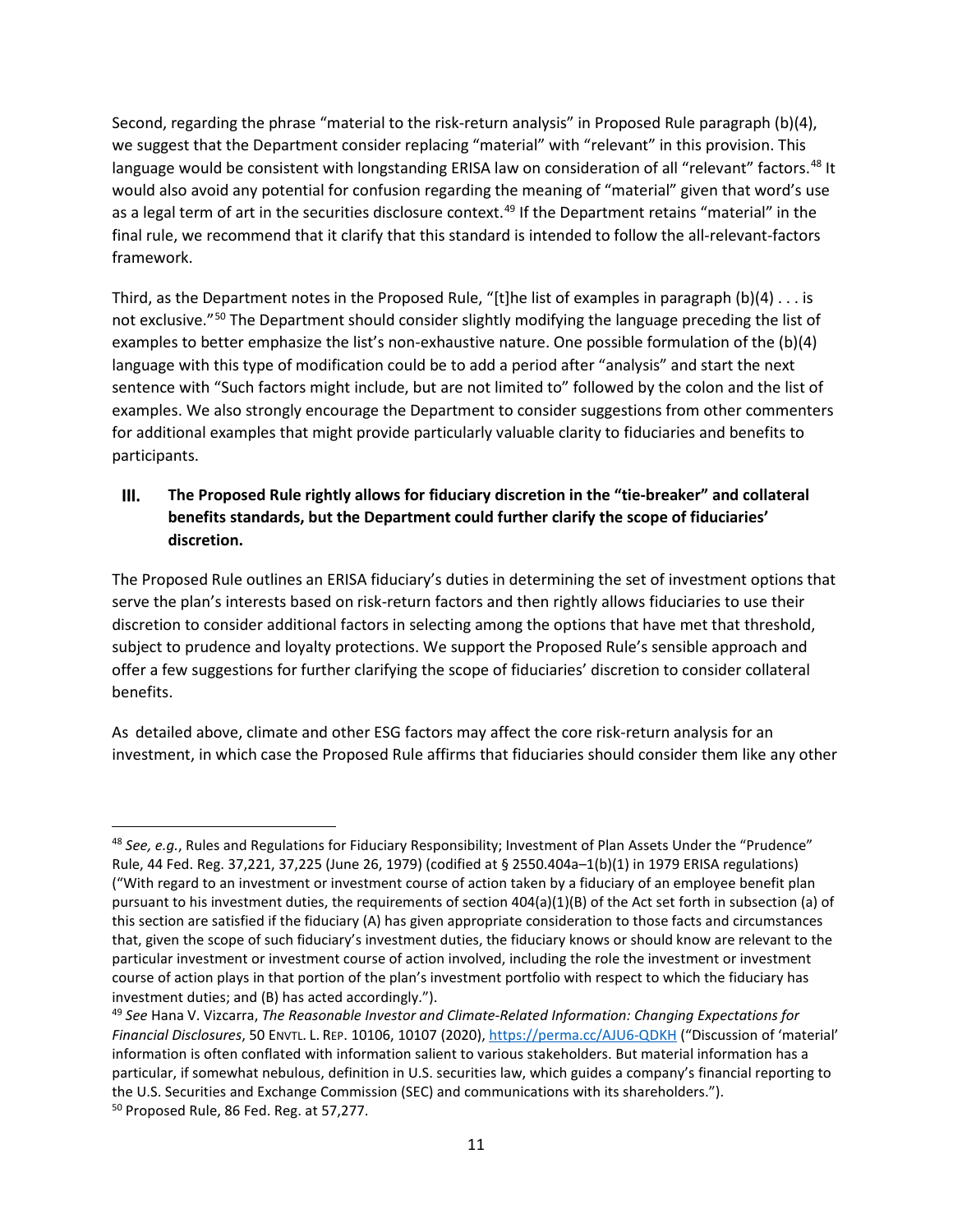risk-return factors.<sup>[51](#page-11-0)</sup> As the Proposed Rule states, a fiduciary's risk-return assessment should "us[e] appropriate investment horizons consistent with the plan's investment objectives," take into account "the individual facts and circumstances," and weigh any factor based on "a prudent assessment of its impact on risk-return."[52](#page-11-1) The duty of loyalty furthermore requires that a fiduciary "may not subordinate the interests of the participants and beneficiaries in their retirement income or financial benefits under the plan to other objectives, and may not sacrifice investment return or take on additional investment risk to promote benefits or goals unrelated to interests of the participants and beneficiaries in their retirement income or financial benefits under the plan."<sup>[53](#page-11-2)</sup> These standards are intended to provide discretion to fiduciaries to use their expert judgment in making investment decisions, within the guardrails of prudence and loyalty.

If a fiduciary concludes through a prudent and loyal process that multiple investments would serve the plan's investment objectives, there should not be arbitrary constraints on the fiduciary's selection among these investment options.<sup>54</sup> The Proposed Rule accordingly provides that a fiduciary may consider collateral benefits when investments "equally serve the financial interests of the plan."[55](#page-11-4) We interpret this language to encompass investment options that may have different combinations of risks, returns, and other characteristics, but on balance serve the financial interests of the plan comparably well. As the preamble contemplates, investments that "differ on a wide range of attributes" may be "equally appropriate additions to the plan's portfolio" because they could serve the financial interests of the plan in different ways.<sup>56</sup> For example, a fiduciary may prudently determine that a certain investment serves the financial interests of the plan because it provides a "hedge against a specific risk to the portfolio, even though the investment, when considered in isolation from the portfolio as a whole, is riskier or less likely to generate a significant positive return than other investments that do not serve the same hedging function."<sup>[57](#page-11-6)</sup>

<span id="page-11-0"></span><sup>51</sup> *See id.* at 57,303 (to be codified at § 2550.404a–1(c)(2)) ("A fiduciary's evaluation of an investment or investment course of action must be based on risk and return factors that the fiduciary prudently determines are material to investment value, . . . [which] may include the factors in paragraph (b)(4) of this section."). <sup>52</sup> *Id.*

<span id="page-11-2"></span><span id="page-11-1"></span> $53$  *Id.* (to be codified at § 2550.404a-1(c)(1)).

<span id="page-11-3"></span><sup>54</sup> *See id.* at 57,279 ("The proposal does not place parameters on the collateral benefits that may be considered by a fiduciary to break the tie. The Department believes this is consistent with prior nonregulatory guidance, but solicits comments on whether more specificity should be provided in the provision."). Additional specificity on the collateral benefits that may be considered, or how a fiduciary may assess collateral benefits, is not necessary. Contrary to an editorial published shortly after the Proposed Rule, this framework does not "coerce workers and business into supporting progressive policies." *See* The Editorial Board, *Your New Woke 401(k)*, WALL ST. J. (Oct. 20, 2021), [https://www.wsj.com/articles/your-new-woke-401-k-retirement-savings-esg-erisa-biden-administration](https://www.wsj.com/articles/your-new-woke-401-k-retirement-savings-esg-erisa-biden-administration-department-of-labor-proposal-11634753095)[department-of-labor-proposal-11634753095](https://www.wsj.com/articles/your-new-woke-401-k-retirement-savings-esg-erisa-biden-administration-department-of-labor-proposal-11634753095) (permalink unavailable). Different participants have a range of policy opinions, moral values, and other objectives that they may wish to consider in their retirement investing. Under the Proposed Rule, a fiduciary selects investments based on risk-return considerations and then has discretion to use collateral benefits as a tie-breaker when multiple investments meet the risk-return criteria, subject to duties of prudence and loyalty. Participants receive information when collateral benefits are used as a tie-breaker, and participants who object to certain investments for any reason can direct their plan sponsor to allocate their contributions to different options.

<span id="page-11-5"></span><span id="page-11-4"></span><sup>55</sup> Proposed Rule, 86 Fed. Reg. at 57,303 (to be codified at § 2550.404a–1(c)(3)). 56 *Id.* at 57,278.

<span id="page-11-6"></span><sup>57</sup> *Id.*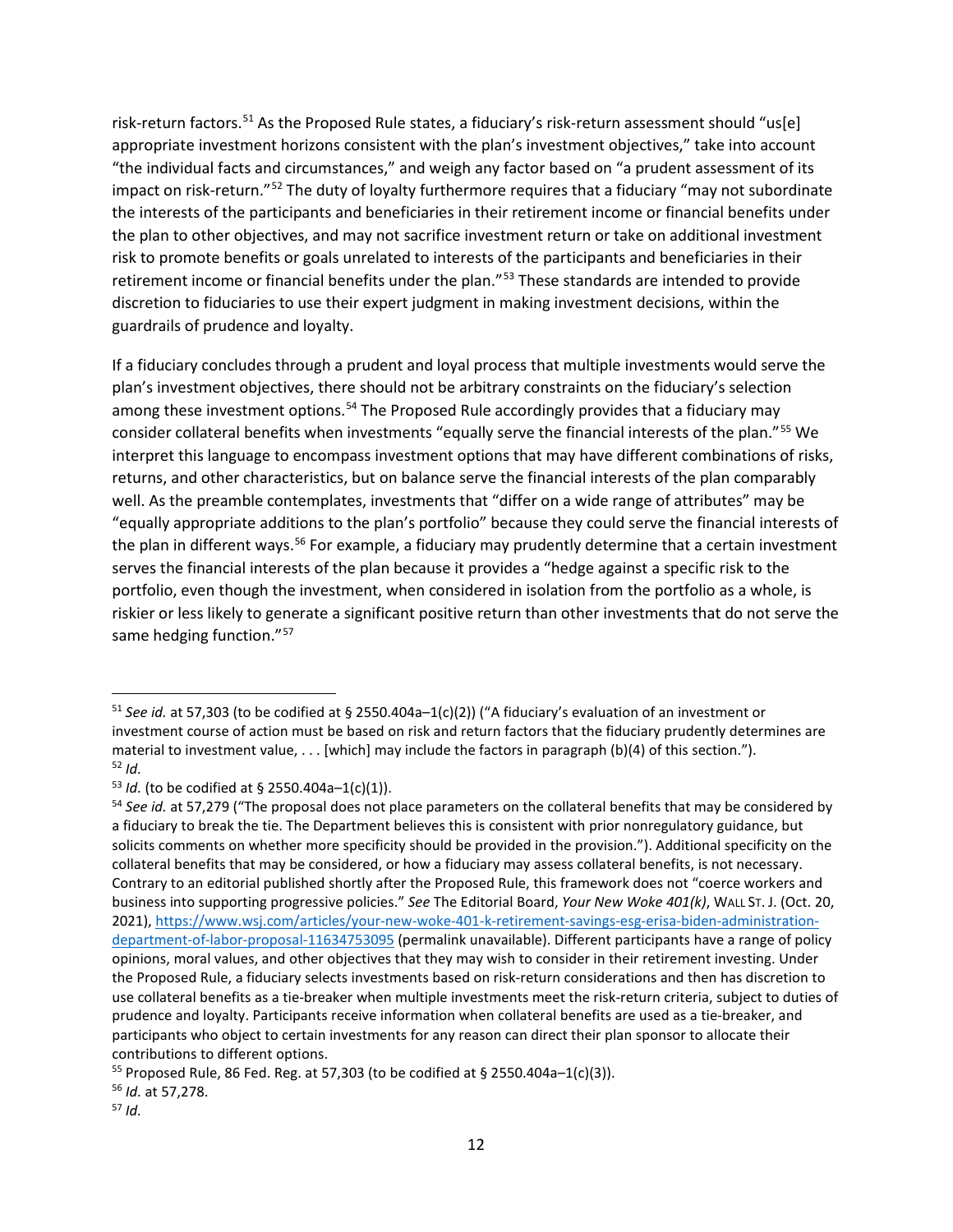Regarding the Department's solicitation of comments on whether the "equally serve" language is "sufficiently clear and appropriate in light of investment practices and strategies used by plan fiduciaries,"<sup>[58](#page-12-1)</sup> we suggest that the Department consider whether it would be sensible to adopt alternative language. Possible alternatives include: replacing "equally" with "equivalently"<sup>[59](#page-12-2)</sup> or "suitably"; [60](#page-12-3) deleting "equally" in its current position and adding a phrase like "equally well" or "to an equal degree" after "plan"; or eliminating the adverb entirely. While we read "equally serve" as more clearly allowing prudent exercise of fiduciary discretion than the 2020 Investing Rule's "indistinguishable" standard, and the preamble confirms that this is the Department's intention, it seems possible that "equally" could be interpreted more narrowly than intended.<sup>[61](#page-12-4)</sup> We thus recommend that the Department consider whether a slight modification to the "equally serve" language could more clearly encompass the prudent selection of investment options that serve the financial interests of the plan in different ways, providing fiduciaries with an appropriate level of discretion.

As noted above in this section, the Proposed Rule provides that if a fiduciary's risk-return analysis identifies multiple investment options that serve the financial interests of the plan, the fiduciary may use collateral benefits as a tie-breaker to select among those options.<sup>[62](#page-12-5)</sup> If the fiduciary uses such a tiebreaker in selecting an investment alternative for an individual account plan, the Proposed Rule requires the fiduciary to "ensure that the collateral-benefit characteristic of the fund, product, or model portfolio is prominently displayed in disclosure materials provided to participants and beneficiaries."[63](#page-12-6) We recommend that the Department consider clarifying what an adequate disclosure of a "collateral-benefit characteristic" would entail in terms of form and content.<sup>[64](#page-12-7)</sup>

#### <span id="page-12-0"></span>IV. **The Proposed Rule rightly applies prudence and loyalty standards consistently to both QDIAs and other investment alternatives.**

We support the Proposed Rule's consistent application of prudence and loyalty standards to both Qualified Default Investment Alternatives ("QDIAs") and other investment alternatives. Unlike the irrationally restrictive 2020 Investment Rule, this evenhanded approach will benefit participants by allowing fiduciaries to determine the investments best suited to serve as QDIAs.

ERISA fiduciaries select QDIAs, which are funds to which plan participants' contributions are directed if they have not yet affirmatively selected investments to which their contributions should be allocated. As its name indicates, a QDIA is a non-coercive *alternative*; participants can always direct their plan sponsor

<span id="page-12-1"></span><sup>58</sup> *Id.* at 57,279.

<span id="page-12-2"></span><sup>&</sup>lt;sup>59</sup> Definitions of "equivalent" include: "equal in force, amount, or value;" "like in signification or import;" and "corresponding or virtually identical especially in effect or function." *Equivalent*, MERRIAM-WEBSTER, [https://perma.cc/K6ZY-N3W4.](https://perma.cc/K6ZY-N3W4)

<span id="page-12-3"></span><sup>60</sup> Definitions of "suitable" include: "adapted to a use or purpose" and "satisfying propriety." *Suitable*, MERRIAM-WEBSTER[, https://perma.cc/FZ34-2P87.](https://perma.cc/FZ34-2P87)

<span id="page-12-4"></span><sup>61</sup> Definitions of "equally" include: "in an equal or uniform manner" and "to an equal degree." *Equally,* MERRIAM-WEBSTER[, https://perma.cc/HAC2-ACSA.](https://perma.cc/HAC2-ACSA)

<span id="page-12-5"></span><sup>62</sup> *See* Proposed Rule, 86 Fed. Reg. at 57,303 (to be codified at § 2550.404a–1(c)(3)).

<span id="page-12-6"></span><sup>63</sup> *Id.*

<span id="page-12-7"></span><sup>64</sup> *See id.* at 57,280 ("As with the tie-breaking provision in general, comments are solicited on the overall utility of this disclosure provision, including ideas on how best to operationalize the provision taking into account its intended purpose balanced against costs of implementation and compliance.").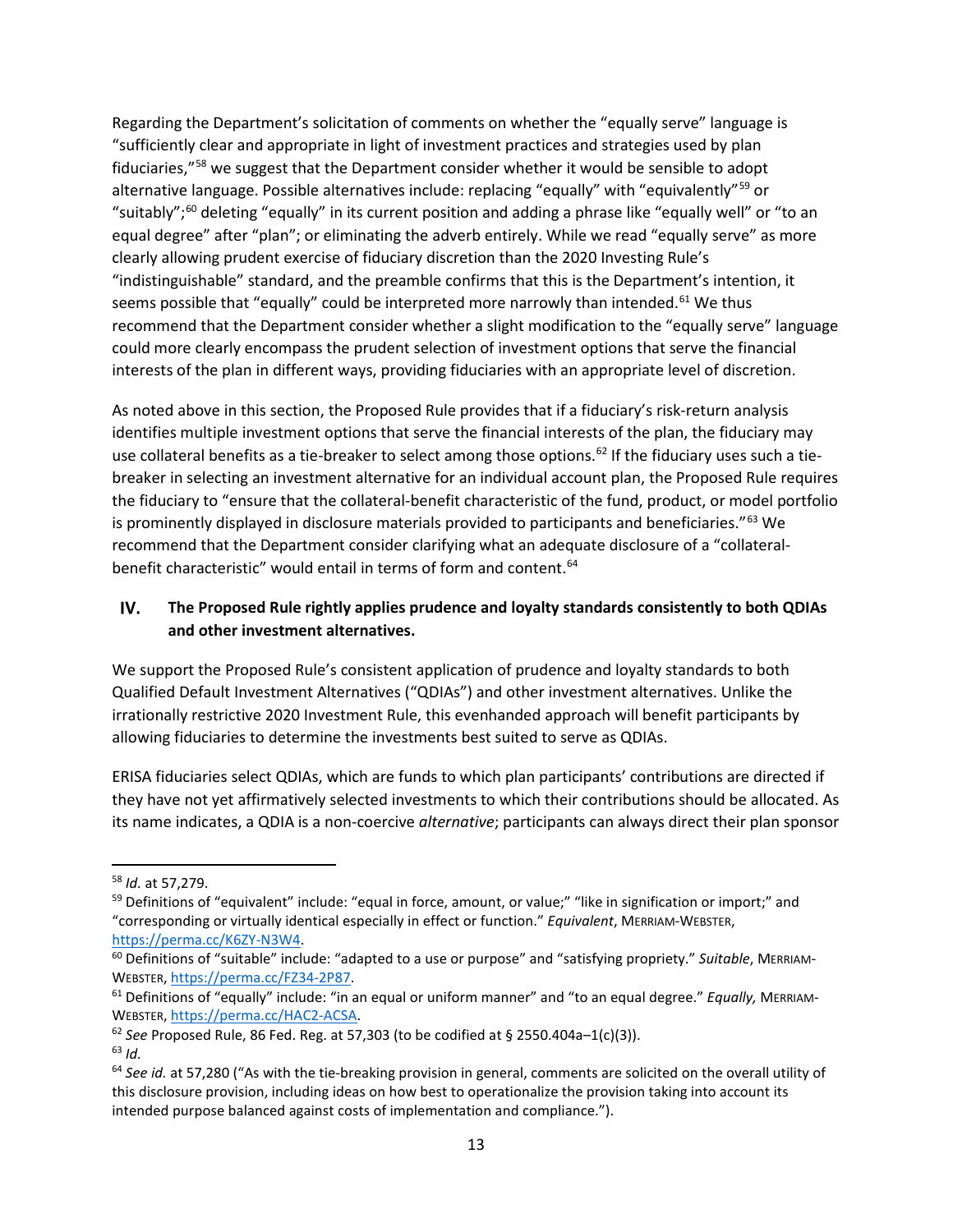to change their allocations. The Proposed Rule correctly relies on application of the same fiduciary duties of prudence and loyalty to selection of QDIAs as to selection of all other investments, with the additional protections of the QDIA-specific 2007 rule.<sup>[65](#page-13-1)</sup>

The 2020 Investing Rule, by contrast, arbitrarily bars fiduciaries from selecting QDIA funds that consider climate or other ESG factors. For the same reasons described above for retirement investment decisionmaking generally, barring such considerations from a fiduciary's QDIA selection would, as the Proposed Rule states, "only serve to harm participants by depriving them of otherwise financially prudent options as QDIAs."[66](#page-13-2) The negative consequences of this ban would be substantial, affecting millions of Americans, as approximately 80 percent of new plan participant contributions are invested in QDIAs.<sup>[67](#page-13-3)</sup> The Proposed Rule, by eliminating this ban and applying the same fiduciary duties to QDIAs as other investment alternatives, protects the interests of these stakeholders, as it enables fiduciaries to consider climate and other ESG factors in QDIA selection where relevant to the risk-return analysis.<sup>[68](#page-13-4)</sup>

#### <span id="page-13-0"></span>V. **The Proposed Rule rightly requires that fiduciaries steward shareholder rights subject to the same standards as other plan assets.**

With regard to proxy voting and exercise of shareholder rights more broadly, we support the Proposed Rule's revision of elements of the 2020 Proxy Rule that baselessly distort fiduciary decisionmaking. The modifications in the Proposed Rule will enable fiduciaries to more effectively use these important tools to protect participants' interests.

In particular, we support the Proposed Rule's removal of provisions that discourage fiduciaries from exercising shareholder rights. First, the Proposed Rule eliminates the statement in the 2020 Proxy Rule that fiduciary duty "does not require the voting of every proxy or the exercise of every shareholder right."<sup>[69](#page-13-5)</sup> Second, the Proposed Rule eliminates the "safe harbor" provisions of the 2020 Proxy Rule that apply to proxy voting policies to limit voting to types of proposals "substantially related to the issuer's business activities or . . . expected to have a material effect on the value of the investment" and polices to "refrain from voting . . . when the plan's holding . . . relative to the plan's total investment assets is below a quantitative threshold.["70](#page-13-6)

<span id="page-13-1"></span><sup>65</sup> *See id.* The Department's 2007 rule on QDIAs "describes the types of investments that qualify as default investment alternatives" and instructs fiduciaries to provide "advance notice to participants and beneficiaries describing the circumstances under which contributions or other assets will be invested on their behalf in a qualified default investment alternative, the investment objectives of the qualified default investment alternative, and the right of participants and beneficiaries to direct investments out of the qualified default investment alternative." Default Investment Alternatives Under Participant Directed Individual Account Plans, 72 Fed. Reg. 60,452, 60,452 (Oct. 24, 2007).

<span id="page-13-3"></span><span id="page-13-2"></span><sup>&</sup>lt;sup>66</sup> Proposed Rule, 86 Fed. Reg. at 57,280.<br><sup>67</sup> See Press Release, Ceres, Ceres Comments on Forthcoming U.S. Department of Labor Rule Proposal (Aug. 27,

<span id="page-13-4"></span><sup>2021),</sup> [https://perma.cc/K269-B4XG.](https://perma.cc/K269-B4XG) 68 *See* Proposed Rule, 86 Fed. Reg. at 57,280. 69 *Id.* at 57,281.

<span id="page-13-5"></span>

<span id="page-13-6"></span><sup>70</sup> *See id.*; 2020 Proxy Rule, 85 Fed. Reg. at 81,695.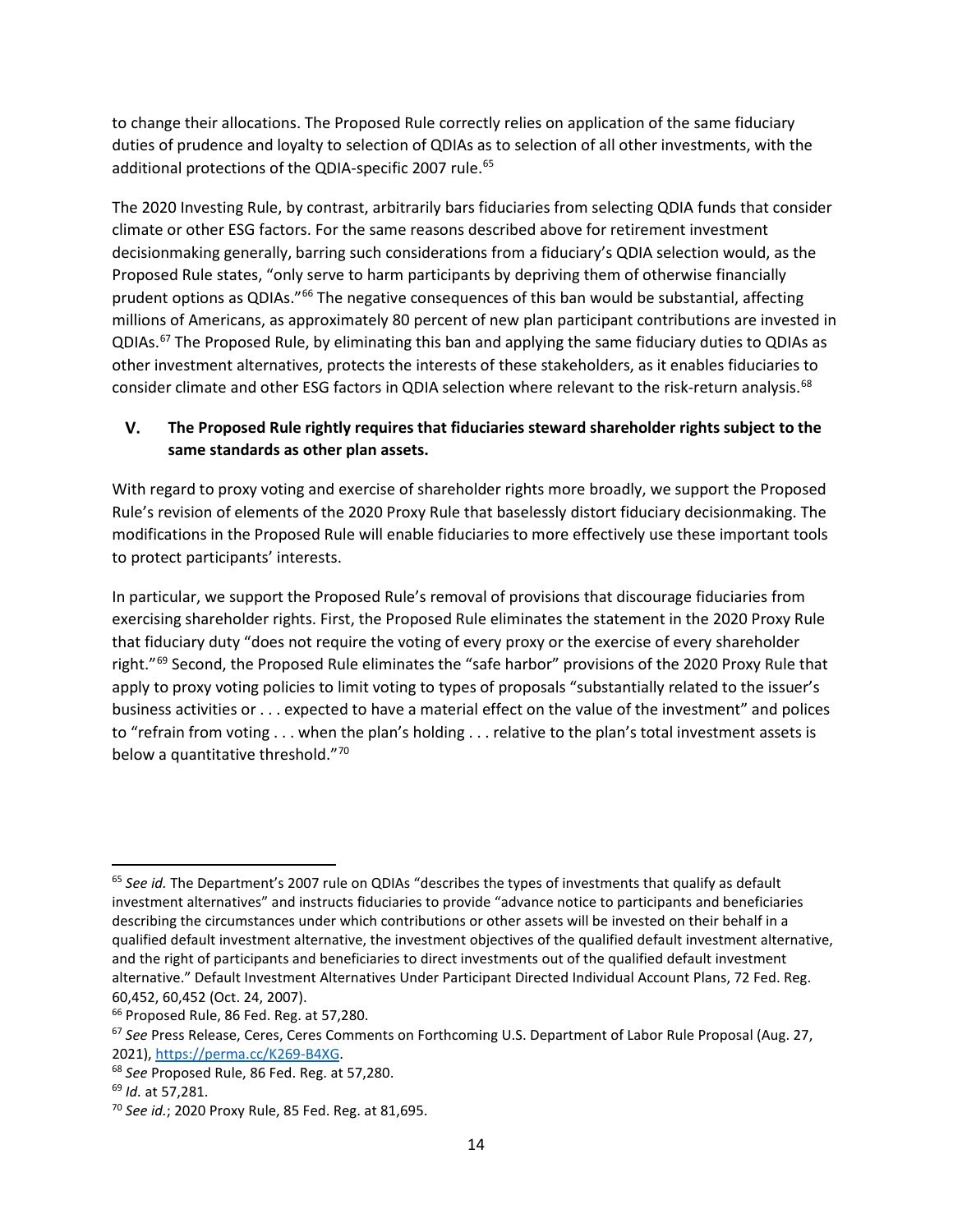Shareholder rights are a plan asset,<sup>[71](#page-14-0)</sup> which fiduciaries should steward with prudence and loyalty like any other plan asset.<sup>[72](#page-14-1)</sup> The 2020 Proxy Rule created incentives for fiduciaries to err on the side of waiving these rights rather than making a reasoned judgment on whether and how to exercise them. Exercise of shareholder rights, including through proxy voting, is an important tool for managing risk.<sup>[73](#page-14-2)</sup> The Proposed Rule correctly recognizes the value of shareholder rights as a plan asset and sets forth the fiduciary duties of prudence and loyalty for managing these assets under ERISA, including acting solely in accordance with the plan's economic interest, considering costs, and evaluating material facts.<sup>[74](#page-14-3)</sup>

\* \* \*

We thank the Department for its attention to these crucial issues and its consideration of these comments.

Respectfully Submitted,

/s/ Stephanie Jones Stephanie Jones Michael Panfil Environmental Defense Fund [sjones@edf.org](mailto:sjones@edf.org) [mpanfil@edf.org](mailto:mpanfil@edf.org)

/s/ Sarah Ladin Sarah Ladin Jack Lienke Alexander Song Institute for Policy Integrity at New York University School of Law [sarah.ladin@nyu.edu](mailto:sarah.ladin@nyu.edu) [jack.lienke@nyu.edu](mailto:jack.lienke@nyu.edu) [alex.song@nyu.edu](mailto:alex.song@nyu.edu)

\* \* \*

<span id="page-14-0"></span><sup>71</sup> *See* Proposed Rule, 86 Fed. Reg. at 57,303 (to be codified at § 2550.404a–1(d)(1)).

<span id="page-14-1"></span><sup>&</sup>lt;sup>72</sup> See id. (to be codified at § 2550.404a-1(d)(2)(i)) ("When deciding whether to exercise shareholder rights and when exercising such rights, . . . fiduciaries must carry out their duties prudently and solely in the interests of the participants and beneficiaries and for the exclusive purpose of providing benefits to participants and beneficiaries and defraying the reasonable expenses of administering the plan.").

<span id="page-14-2"></span><sup>73</sup> *See* Env't Def. Fund & Inst. for Pol'y Integrity at NYU School of Law, Comment Letter on Fiduciary Duties Regarding Proxy Voting and Shareholder Rights under the Employee Retirement Income Security Act of 1974 (RIN 1210-AB91) at 4 (Oct. 5, 2020) (appended as Attachment 3).

<span id="page-14-3"></span><sup>74</sup> *See* Proposed Rule, 86 Fed. Reg. at 57,303 (to be codified at § 2550.404a–1(d)(2)(ii)).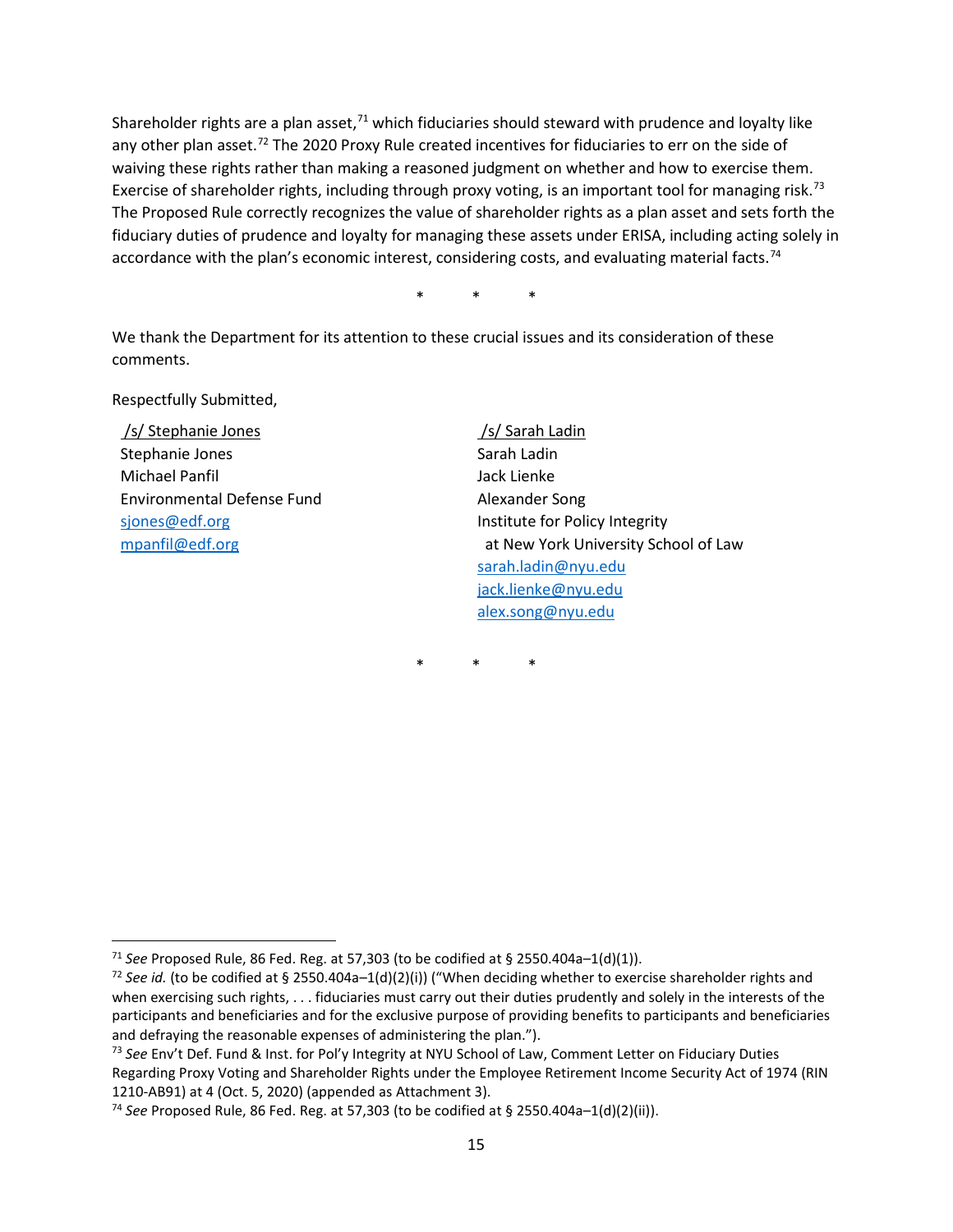## **Attachments to Filing**

**Attachment 1** Environmental Defense Fund, Institute for Policy Integrity, & Initiative on Climate Risk & Resilience Law, Comment Letter on Prudence and Loyalty in Selecting Plan Investments and Exercising Shareholder Rights (RIN 1210-AC03) (Dec. 13, 2021) (with Appendices of Sources)

### **Attachment 1A** Appendix A

- 1. JULIE GORTE ET AL., US SIF, PUBLIC COMMENTS OVERWHELMINGLY OPPOSE PROPOSED RULE LIMITING THE USE OF ESG IN ERISA RETIREMENT PLANS (2020), [https://perma.cc/CJ5L-78A3.](https://perma.cc/CJ5L-78A3)
- 2. JULIE GORTE ET AL., US SIF, MAJORITY OF PUBLIC COMMENTS OPPOSE DOL PROPOSAL CURTAILING SHAREHOLDER VOTING RIGHTS IN ERISA RETIREMENT PLANS (2020),<https://perma.cc/54RW-4QS8>
- 3. COMMODITY FUTURES TRADING COMM'N, CLIMATE-RELATED MARKET RISK SUBCOMM. OF THE CFTC MARKET RISK ADVISORY COMM., MANAGING CLIMATE RISK IN THE U.S. FINANCIAL SYSTEM (2020), <https://perma.cc/PXD6-4RKH>
- 4. Madison Condon et al., *Mandating Disclosure of Climate-Related Financial Risk*, 23 N.Y.U. J. LEGIS. & PUB. POL'Y (forthcoming 2021), <https://perma.cc/GA3T-K9UT>
- 5. Adam B. Smith, *2010*–*2019: A Landmark Decade of U.S. Billion-Dollar Weather and Climate Disasters*, NAT'L OCEANIC & ATMOSPHERIC ADMIN. (Jan. 8, 2020),<https://perma.cc/8CEX-HB92>
- 6. ENTERGY CORP., BUILDING A RESILIENT ENERGY GULF COAST: EXECUTIVE REPORT (2010), <https://perma.cc/S3KU-S3V9>
- 7. Drew Riedl, *Why Market Actors Fuel the Carbon Bubble: The Agency, Governance, and Incentive Problems that Distort Corporate Climate Risk Management*, J. SUSTAINABLE FIN. & INV. (June 1, 2020),<https://www.tandfonline.com/doi/full/10.1080/20430795.2020.1769986> (permalink unavailable)
- 8. TYLER FITCH, CARBON STRANDING: CLIMATE RISK AND STRANDED ASSETS IN DUKE'S INTEGRATED RESOURCE PLAN (2020),<https://perma.cc/42EX-U95S>
- 9. JONATHAN SIMS ET AL., PUT GAS ON STANDBY (2021),<https://perma.cc/VK7J-A6RA>

### **Attachment 1B** Appendix B

- 10. DENNIS WAMSTED, RAPIDLY CHANGING INVESTMENT CLIMATE CHALLENGES PLANNED PJM GAS PLANTS (2021),<https://perma.cc/V8P3-6YRK>
- 11. Giusy Capasso et al., *Climate Change and Credit Risk*, 266 J. CLEANER PROD. 121634 (2020), <https://perma.cc/MW43-6VY2>
- 12. Madison Condon, *Market Myopia's Climate Bubble*, UTAH L. REV. (forthcoming 2022), <https://perma.cc/J64F-JDUL>
- 13. Inst. for Pol'y Integrity at NYU School of Law, Comment Letter on Management's Discussion and Analysis, Selected Financial Data, and Supplementary Financial Information (Apr. 28, 2020), <https://perma.cc/NW3E-8T7Y>
- 14. Christos Karydas & Anastasios Xepapadeas, *Pricing Climate Change Risks: CAPM with Rare Disasters and Stochastic Probabilities* (CER-ETH Working Paper Series, Working Paper No. 19/311, 2019),<https://perma.cc/L695-MBMP>
- 15. Brad Plumer, *Companies Climate Change Hitting Their Bottom Lines in the Next 5 Years*, N.Y. TIMES (June 4, 2019)[, https://perma.cc/UJA5-SAYF](https://perma.cc/UJA5-SAYF)
- 16. FIN. STABILITY OVERSIGHT COUNCIL, REPORT ON CLIMATE-RELATED FINANCIAL RISK (2021), <https://perma.cc/RLD5-L7AS>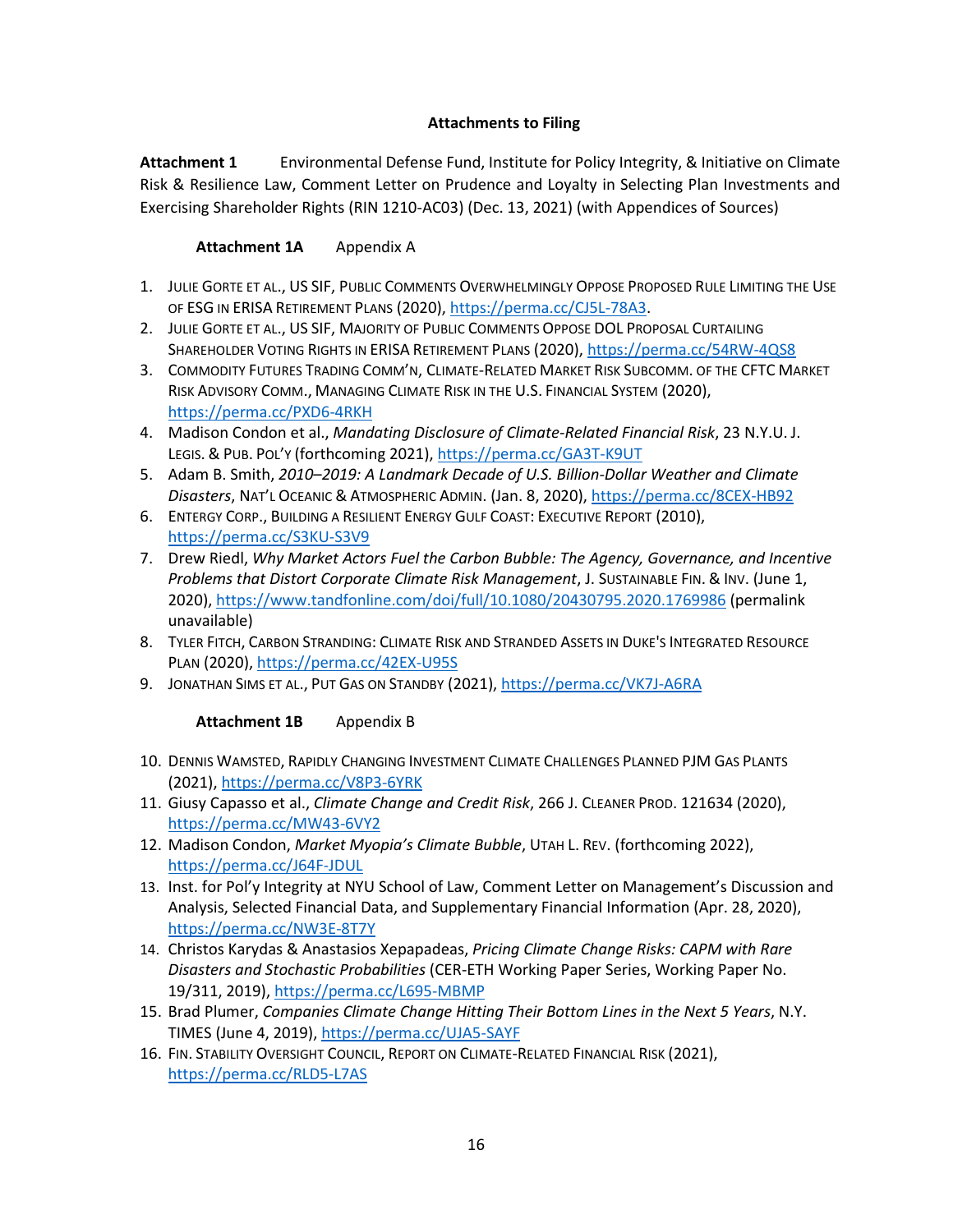- 17. Tom Kompas et al., *The Effects of Climate Change on GDP by Country and the Global Economic Gains from Complying with the Paris Climate Accord*, 6 EARTH'S FUTURE 1153 (2018), <https://perma.cc/4KRT-9GMR>
- 18. Miguel A. Centeno et al., *The Emergence of Global Systemic Risk*, 41 ANN. REV. SOCIOL. 65 (2015), <https://perma.cc/KN66-A28Y>
- 19. Madison Condon, *Externalities and the Common Owner*, 95 WASH. L. REV. 1 (2020), <https://perma.cc/H7AA-CEJH>
- 20. UN PRI, UNIVERSAL OWNERSHIP: WHY ENVIRONMENTAL EXTERNALITIES MATTER TO INSTITUTIONAL INVESTORS (2011),<https://perma.cc/R9AW-PUX6>
- 21. James P. Hawley & Andrew T. Williams, *The Universal Owner's Role in Sustainable Economic Development*, 9 CORP. ENV'T STRATEGY 284 (2002)[, https://perma.cc/JFG4-QB8W](https://perma.cc/JFG4-QB8W)
- 22. U.S. GOV'T ACCOUNTABILITY OFF., GAO-21-327, RETIREMENT SAVINGS: FEDERAL WORKERS' PORTFOLIOS SHOULD BE EVALUATED FOR POSSIBLE FINANCIAL RISKS RELATED TO CLIMATE CHANGE (2021), <https://perma.cc/J8GD-H9DD>
- 23. Alicia McCarthy et al., *DOL Proposes New Rules Regulating ESG Investments*, HARV. CORP. GOV. FORUM (July 7, 2020),<https://perma.cc/76PH-Q66M>
- 24. BLACKROCK INVESTMENT INST., GETTING PHYSICAL: SCENARIO ANALYSIS FOR ASSESSING CLIMATE RISKS (2019), <https://perma.cc/V9N2-7N85>

## Attachment 1C Appendix C

- 25. Johannes Stroebel & Jeffrey Wurgler, *What Do You Think About Climate Finance?* (NBER Working Paper 29136, 2021),<https://perma.cc/49XR-K7YS>
- 26. Ruihong Jiang & Chengguo Weng, *Climate Change Risk and Agriculture-Related Stocks* (Jan. 9, 2020),<https://perma.cc/CR3Q-JMLE>
- 27. Gary Gensler, Chair, Sec. & Exch. Comm'n, Prepared Remarks Before the Principles for Responsible Investment "Climate and Global Financial Markets" Webinar (July 28, 2021), <https://perma.cc/BT97-AZFH>
- 28. Gunnar Friede et al., *ESG and Financial Performance: Aggregated Evidence from More Than 2000 Empirical Studies*, 5 J. SUSTAINABLE FIN. & INV. 210 (2015)[, https://perma.cc/ND4E-W6VZ](https://perma.cc/ND4E-W6VZ)
- 29. Philipp Krüger, *Corporate Goodness and Shareholder Wealth*, 115 J. FIN. ECON. 304 (2015), <https://perma.cc/NM4F-386S>
- 30. Emily Steinbarth & Scott Bennett, *Materiality Matters: Targeting the ESG Issues that Impact Performance*, HARV. CORP. GOV. FORUM (May 10, 2018),<https://perma.cc/2GEN-J7VW>
- 31. Siobhan Riding, *Majority of ESG Funds Outperform Wider Market Over 10 Years*, FIN. TIMES (June 14, 2020),<https://www.ft.com/content/733ee6ff-446e-4f8b-86b2-19ef42da3824> (permalink unavailable)
- 32. Audrey Cher, *Sustainable Funds Are Outperforming Their Peers During the Pandemic, BNP Paribas Says*, CNBC (June 2, 2020),<https://perma.cc/5ULG-8DUU>
- 33. TENSIE WHELAN, ULRICH ATZ, TRACY VAN HOLT & CASEY CLARK, NYU STERN CTR. FOR SUSTAINABLE BUS. & ROCKEFELLER ASSET MGMT., ESG AND FINANCIAL PERFORMANCE: UNCOVERING THE RELATIONSHIP BY AGGREGATING EVIDENCE FROM 1,000 PLUS STUDIES PUBLISHED BETWEEN 2015–2020 (2021), <https://perma.cc/6Z4Y-72FP>
- 34. Fiona Reynolds, Letter to the Editor, *ESG Is Risk Management, Not an Asset Class*, WALL ST. J. (June 29, 2020)[, https://perma.cc/J5CY-ZCKP](https://perma.cc/J5CY-ZCKP)
- 35. Press Release, Sec. & Exch. Comm'n, SEC Announces Enforcement Task Force Focused on Climate and ESG Issues (Mar. 4, 2021),<https://perma.cc/B7QP-RU4Y>